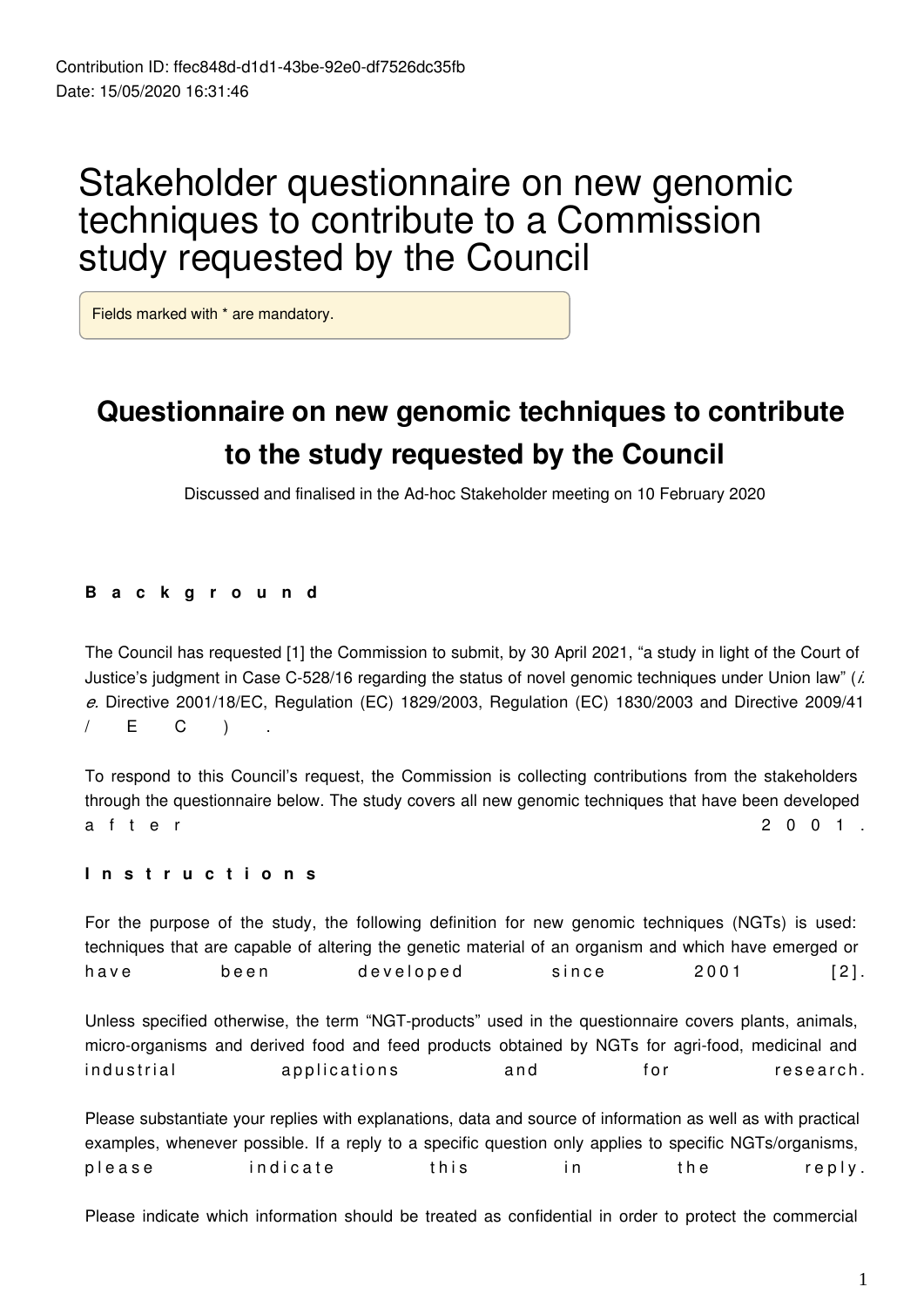interests of a natural or legal person. Personal data, if any, will be protected pursuant to Regulation (EU) 2 0 1 8 / 1 7 2 5 [ 3 ] .

[1] Council Decision (EU) 2019/1904, OJ L 293 14.11.2019, p. 103-104, https://eur-lex.europa.eu/eli/dec/2019/1904/oj [2] Examples of techniques include: 1) Genome editing techniques such as CRISPR, TALEN, Zinc-finger nucleases, mega nucleases techniques, prime editing etc. These techniques can lead to mutagenesis and some of them also to cisgenesis, intragenesis or transgenesis. 2) Mutagenesis techniques such as oligonucleotide directed mutagenesis (ODM). 3) Epigenetic techniques such RdDM. Conversely, techniques already in use prior to 2001, such as Agrobacterium mediated techniques or gene gun, are not considered NGTs. [3] Regulation (EU) 2018/1725 of the European Parliament and of the Council of 23 October 2018 on the protection of natural persons with regard to the processing of personal data by the Union institutions, bodies, offices and agencies and on the free movement of such data, and repealing Regulation (EC) No 45/2001 and Decision No 1247/2002/EC, OJ L 295, 21.11.2018, p. 39–98

#### *Guidelines*

*Please note that the survey accepts a maximum of 5000 characters (with spaces) per reply field. You might be able to type more than 5000 characters, but then the text will not be accepted when you submit the questionnaire. You will also receive a warning message in red colour below the affected field.*

*You have the option to upload supporting documentation in the end of each section. You can upload multiple files, up to the size of 1 MB. However, note that any uploaded document cannot substitute your replies, which must still be given in a complete manner within the reply fields allocated for each question.*

*You can share the link from the invitation email with another colleague if you want to split the fillingout process or contribute from different locations; however, remember that all contributions feed into the same single questionnaire.*

*You can save the draft questionnaire and edit it before the final submission.*

*You can find additional information and help here: https://ec.europa.eu/eusurvey/home/helpparticipants*

*Participants have until 15 May 2020 (close of business) to submit the questionnaire via EUsurvey.*

## **QUESTIONNAIRE**

Please provide the full name and acronym of the EU-level association that you are representing, as well as your Transparency Registry number (if you are registered)

If the name of the association is not in English, please provide an English translation in a parenthesis

European Federation of Pharmaceutical Industries and Associations - EFPIA. EFPIA is registered under "II – In-house lobbyists and trade/business/professional associations" with public ID number 38526121292-88.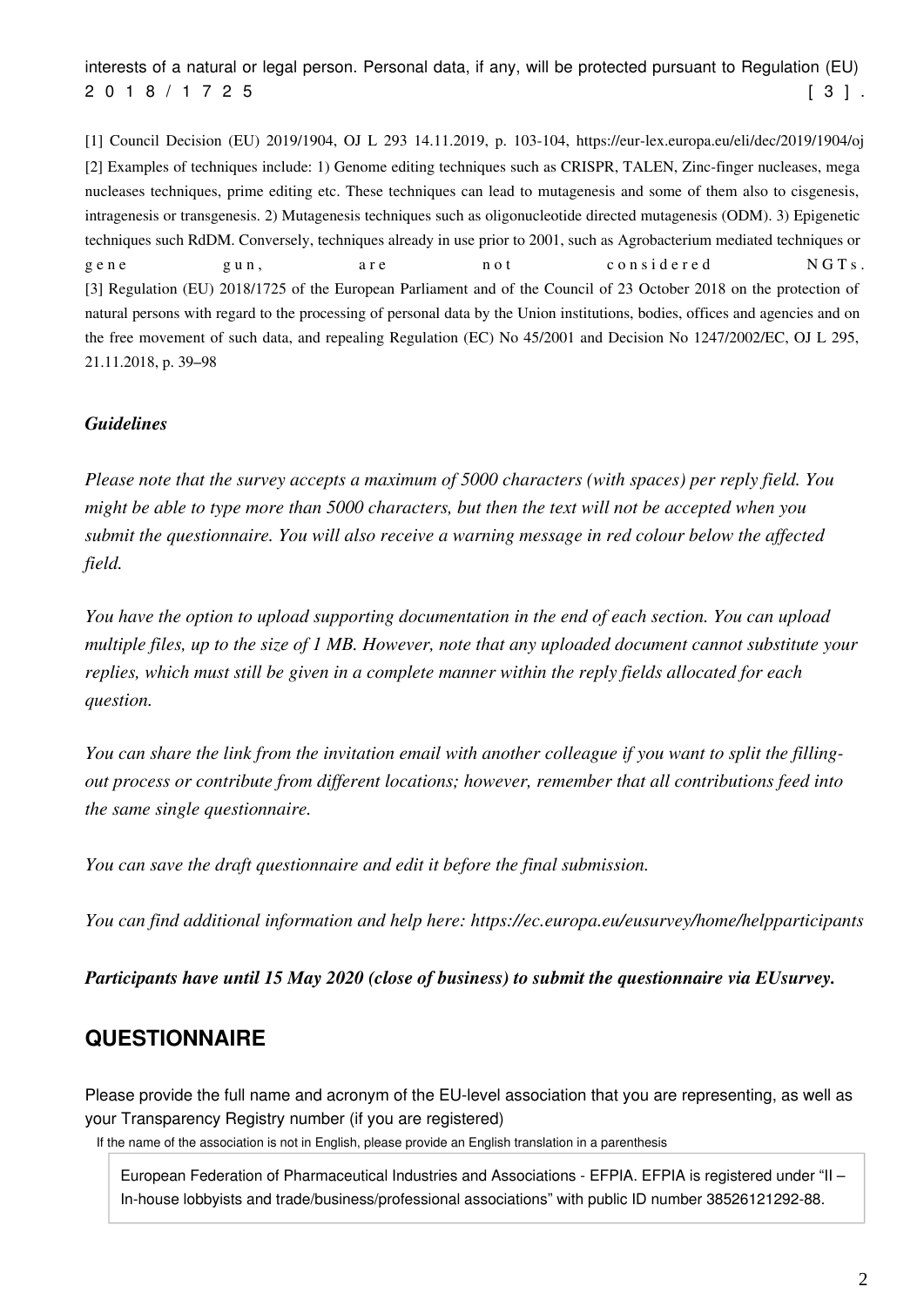Pharmaceutical, Research and Discovery, Medicinal

If applicable, please indicate which member associations (national or EU-level), or individual companies /other entities have contributed to this questionnaire

The European Federation of Pharmaceutical Industries and Associations (EFPIA) represents the pharmaceutical industry operating in Europe, having 36 national associations and 39 leading pharmaceutical companies as members.

If applicable, indicate if all the replies refer to a specific technique or a specific organism

Gene and cell therapy, gene editing

# A - Implementation and enforcement of the GMO legislation with regard to new genomic techniques (NGTs)

#### **1. Are your members developing, using, or planning to use NGTs/NGT-products? \***

- <sup>O</sup> Yes
- © No

**\***

 $\bullet$  Not applicable

#### Please provide details

Yes, gene editing techniques are used in medicinal research to identify targets for future drugs and to generate optimised in vitro and in vivo models for testing allowing for evaluation of potential drug candidates. Besides providing tools for drug discovery, the gene editing techniques allow for generation of novel medicinal products for human use, designed to replace or inactivate disease causing genes, or to introduce new genetic sequences for therapeutic purposes.

New genomic techniques for that are increasingly being utilised and developed by the pharmaceutical companies to support patient access to the life-changing therapies include the following:

- Induced pluripotent stem cell therapies
- CAR-T-cells based therapies using gene editing
- CRISPR, Base editing, prime editing, Talen and Zinc-finger nucleases

The increasing use of genome editing technologies was addressed by the EMA in a 2018 report "Report of the EMA expert meeting on genome editing technologies used in medicinal product development" (dated 12 September 2018; https://www.ema.europa.eu/en/documents/report/report-ema-expert-meeting-genomeediting-technologies-used-medicinal-product-development\_en-0.pdf)

### **2. Have your members taken or planned to take measures to protect themselves from unintentional use \* of NGT-products?**

- O Yes
- © No
- $\bullet$  Not applicable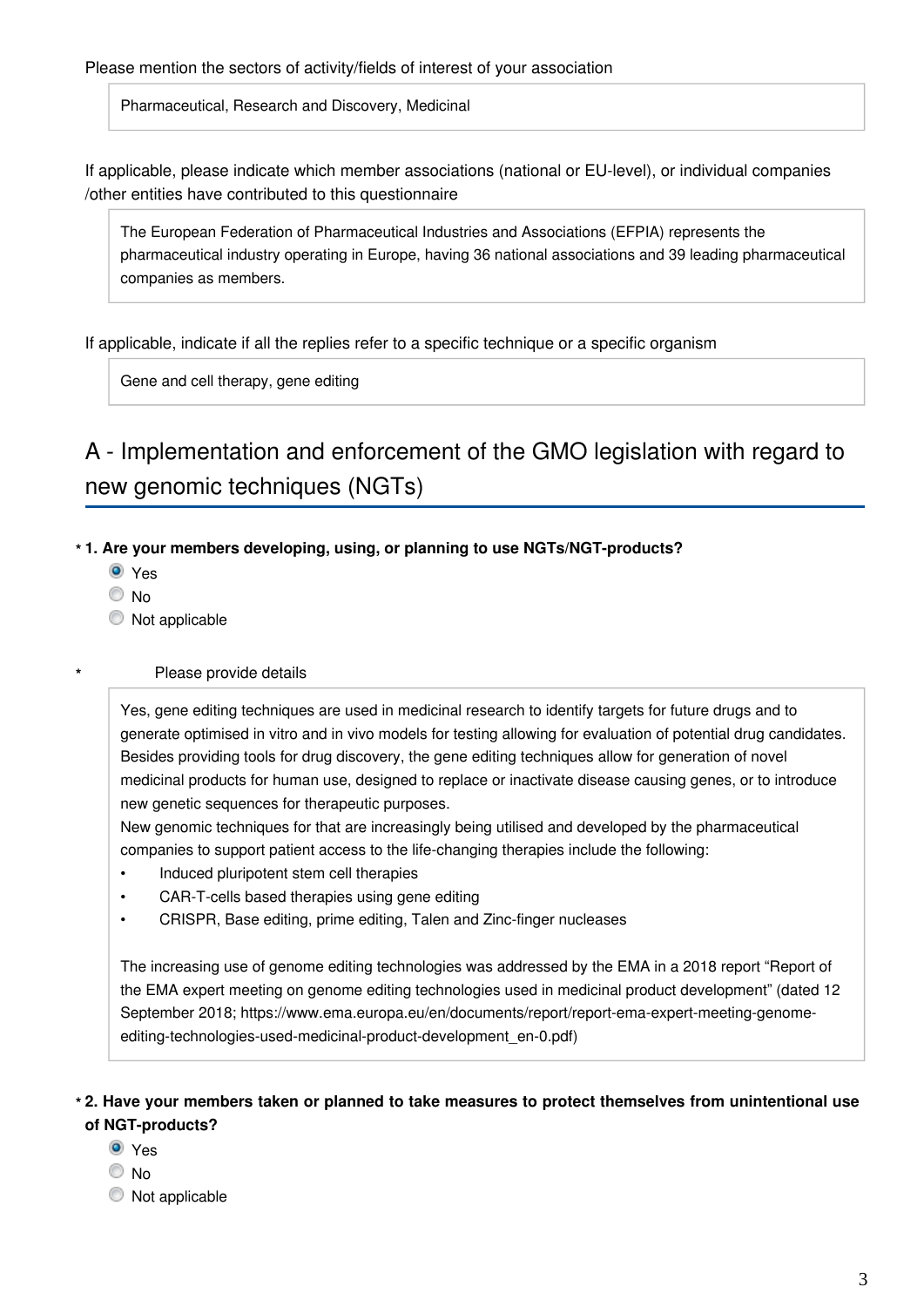Please provide details

**\***

Yes, in general, the development and use of medicinal products, including cell and gene therapies, is highly regulated. The use of NGTs in research and development of cell and gene therapies (Advanced Therapy Medicinal Products (ATMPs)) follow established legislation and regulatory guidelines for medicinal products, which have a strong focus on the quality, efficacy and patient safety.

The manufacture, supply and testing of medicinal products in general are required follow strict standards captured in Good Manufacturing Practices (GMP), Good Distribution Practices (GDP) and Good Clinical Practices (GCP). Specific GMPs and GCPs have also been elaborated for ATMPs including those based on NGTs. These standards protect against unintentional use of NGT-products by establishing: principles for appropriate training and hygiene of personnel involved in manufacture of NGT-products as well as suitability of premises to minimise risks; minimum standards for ensuring the integrity of the supply chain for NGTproducts and requirements for safe conduct of clinical trials with NGT-products.

In addition, as part of the environment risk assessment conducted in accordance with GMO legislation (in context of clinical trials) or Annex 1 of Directive 2001/83/EC (in context of marketing authorisation for medicinal products) applicants must ensure measures for storage, transportation and waste treatment as well as consider whether risk management strategies should be implemented.

Reference:

Guidelines on Good Manufacturing Practice specific to Advanced Therapy Medicinal Products (2017): https://ec.europa.eu/health/sites/health/files/files/eudralex/vol-4/2017\_11\_22\_guidelines\_gmp\_for\_atmps.pdf

Guidelines on Good Clinical Practice specific to ATMPs (2019): https://ec.europa.eu/health/sites/health/files /files/eudralex/vol-10/atmp\_guidelines\_en.pdf

Guidelines on Good Distribution Practice of medicinal products for human use: https://eur-lex.europa.eu /LexUriServ/LexUriServ.do?uri=OJ:C:2013:343:0001:0014:EN:PDF

Guidelines on principles of Good Distribution Practice of active substances for medicinal products for human use: https://eur-lex.europa.eu/legal-content/EN/TXT/?uri=celex%3A52015XC0321(01)

Good practice documents in GMO requirements for investigational products on EC website: https://ec. europa.eu/health/human-use/advanced-therapies\_en

EMA Guideline on environmental risk assessments for medicinal products containing, or consisting of, genetically modified organisms (GMOs): https://www.ema.europa.eu/en/environmental-risk-assessmentsmedicinal-products-containing-consisting-genetically-modified

2 bis. Have you encountered any challenges?

Yes

**\***

**\***

<sup>O</sup>No

#### **3. Are you aware of initiatives in your sector to develop, use, or of plans to use NGTs/NGT-products? \***

- Yes
- © No
- $\bullet$  Not applicable

Please provide details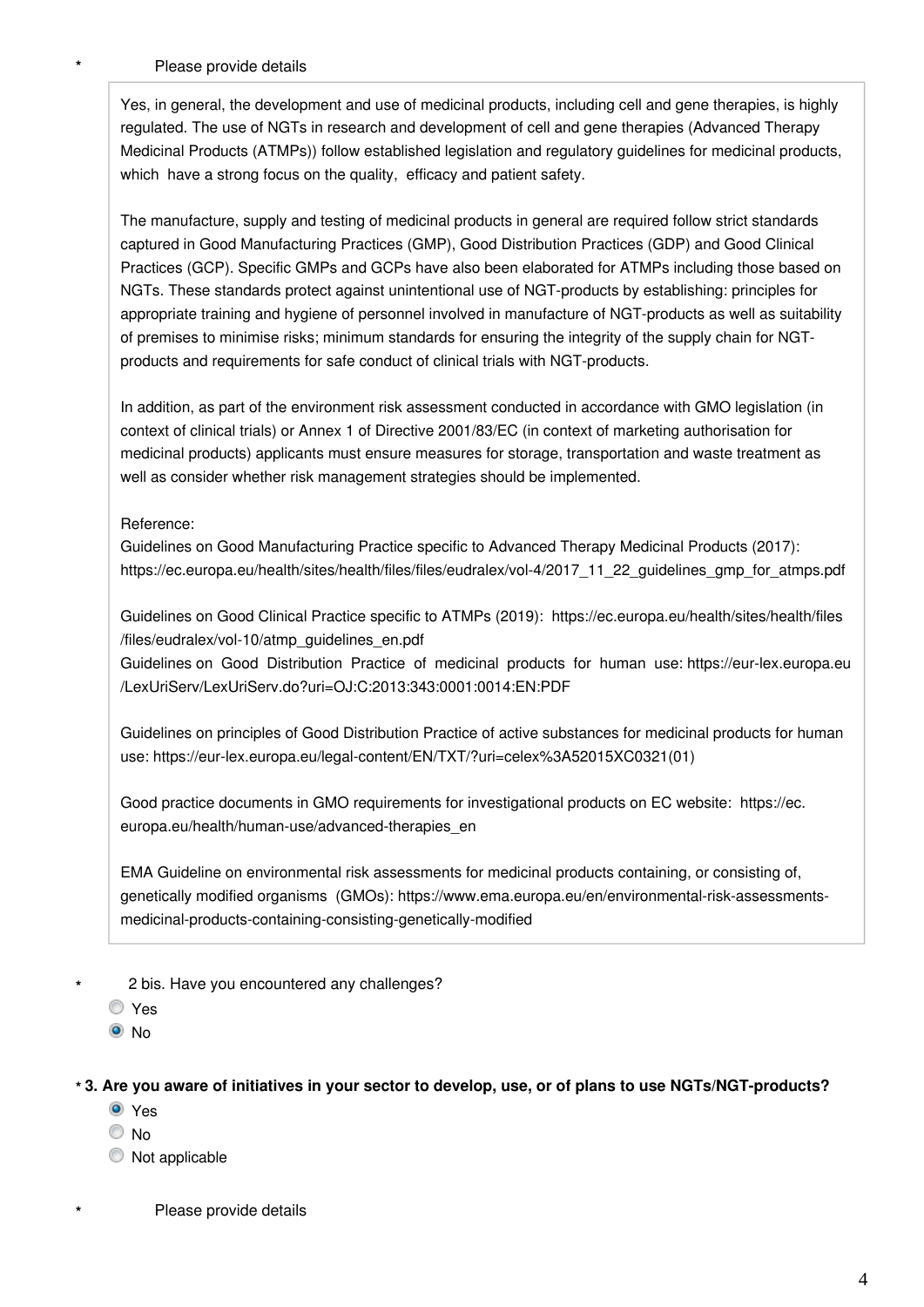Yes, pharmaceutical companies are using NGTs to develop medicinal products, including ATMPs, to treat patients with serious conditions for which there are unmet medical needs. Several ATMPs have already been approved for use in Europe and many others are being developed and studied in clinical trials. These products are already having a transformative impact on patients. 500,000 patients are projected to be treated with ATMPs by 2030.\*

The EU has a long history of supporting research and innovation in gene therapy for example through the FP7 Framework and Horizon 2020 funding programmes. There are also a number of public-private partnerships dedicated to development of gene therapies which may utilize NGTs such as: Innovative Medicines Initiative projects on Advancing the research and innovation of ATMPs and Supporting the development of engineered T cells.

Please also refer to Q1.

\*MIT NEWDIGS. (2018). Research Brief 2018F210v027. https://newdigs.mit.edu/sites/default/files/FoCUS% 20Research%20Brief%202018F210v027.pdf

References

IMI Supporting the development of engineered T cells: https://ec.europa.eu/info/funding-tenders/opportunities /portal/screen/opportunities/topic-details/imi2-2019-18-06

IMI Advancing the research and innovation of ATMPs: https://ec.europa.eu/info/funding-tenders/opportunities /portal/screen/opportunities/topic-details/imi2-2019-18-05

(Presentation) HORIZON 2020:The EU Framework Programme for Research and Innovation - Activities and initiatives in advanced therapies https://ec.europa.eu/health/sites/health/files/non\_communicable\_diseases /docs/ev\_20180928\_co01\_en.pdf

Advanced T-cell Engineered for Cancer Therapy (ATECT) https://cordis.europa.eu/project/id/602239

#### **4. Do you know of any initiatives in your sector to guard against unintentional use of NGT-products? \***

- O Yes
- © No

**\***

 $\bullet$  Not applicable

Please provide details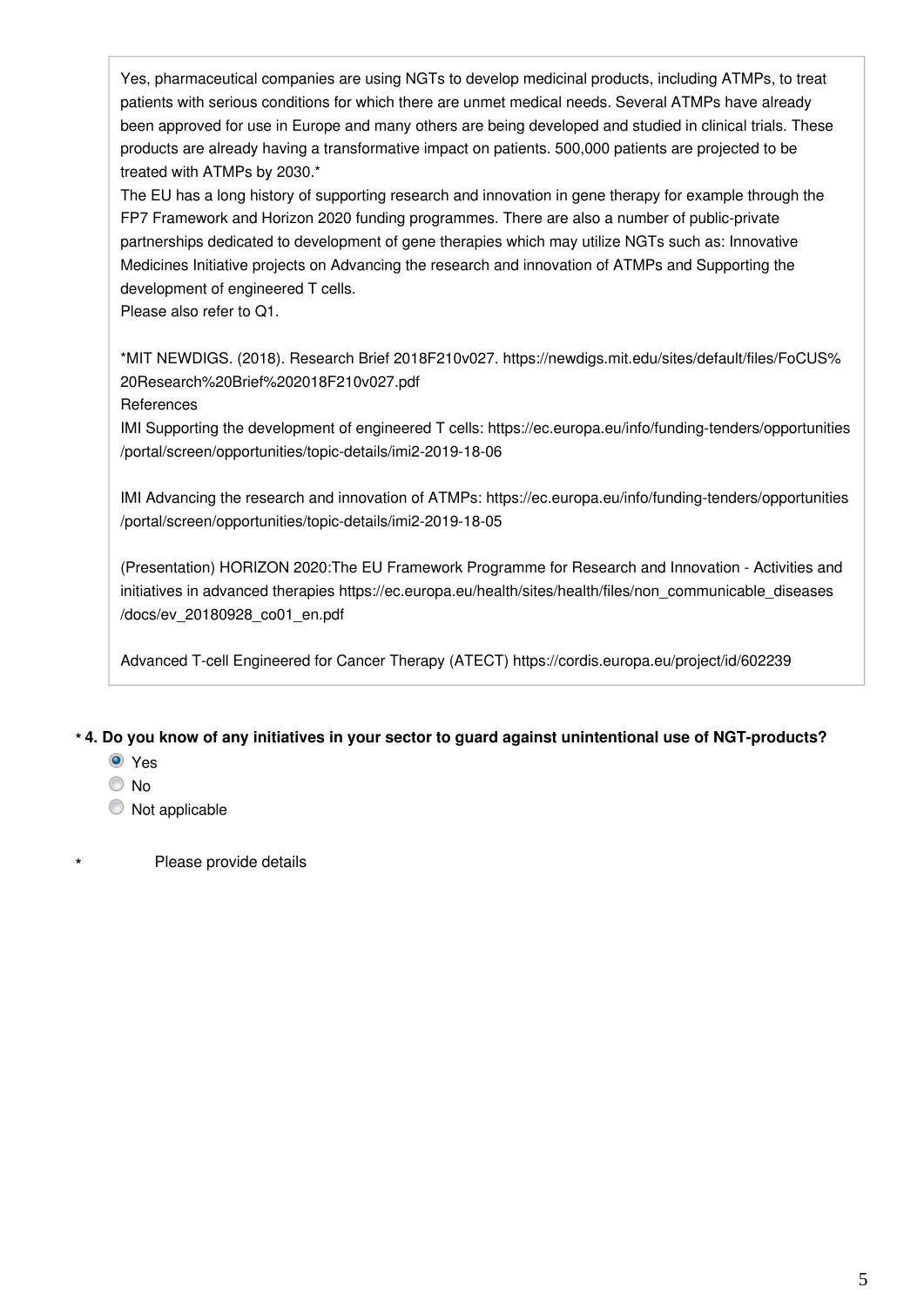The pharmaceutical industry adheres to global laws and regulatory guidelines for NGT-based products and follows all emerging science, diligently considering the ethical aspects. The medicinal products legislative framework already contains a number of provisions to guard against unintentional use. These are captured in legislation and the GMP, GDP and GCP standards mentioned in response to Q2.

New ATMPs also require sufficient evidence to justify initiation of controlled clinical trials in humans and later to demonstrate a positive benefit/risk balance before applying for market authorisation. Companies must submit applications for clinical trial(s) and a marketing authorisation that are evaluated by EU (EMA) and national medicines regulatory authorities. An authorisation must be granted before starting a clinical trial or placing a product on the market. Following authorisation, a monitoring system and risk minimisation measures are established to protect patients and healthcare professionals to mitigate risks of unintentional use. These measures include specific label information and risk management plans for the ATMP, which provide instructions on appropriate use of the product as well as how the therapy should be handled and given to the patient.

Furthermore, we are aware of the World Health Organisation initiative to develop global standards for governance and oversight of human genome editing (https://www.who.int/ethics/topics/human-genomeediting/en/)

Other international associations have also established ethical guidelines addressing issues important for gene editing such as the Alliance for Regenerative Medicine position statement: (https://alliancerm.org /bioethics/) and ISCT Presidential Task Force on the use of unproven and/or unethical cell & gene therapy (http://www.isct-unprovencellulartherapies.org/)

- 4 bis. Are you aware of any challenges encountered?
- Yes

**\***

**\***

<sup>O</sup>No

### **5. Are your members taking specific measures to comply with the GMO legislation as regards organisms \* obtained by NGTs?**

Please also see question 8 specifically on labelling

- Yes
- © No
- $\bullet$  Not applicable

Please describe the measures and their effectiveness including details on the required financial, human resources and technical expertise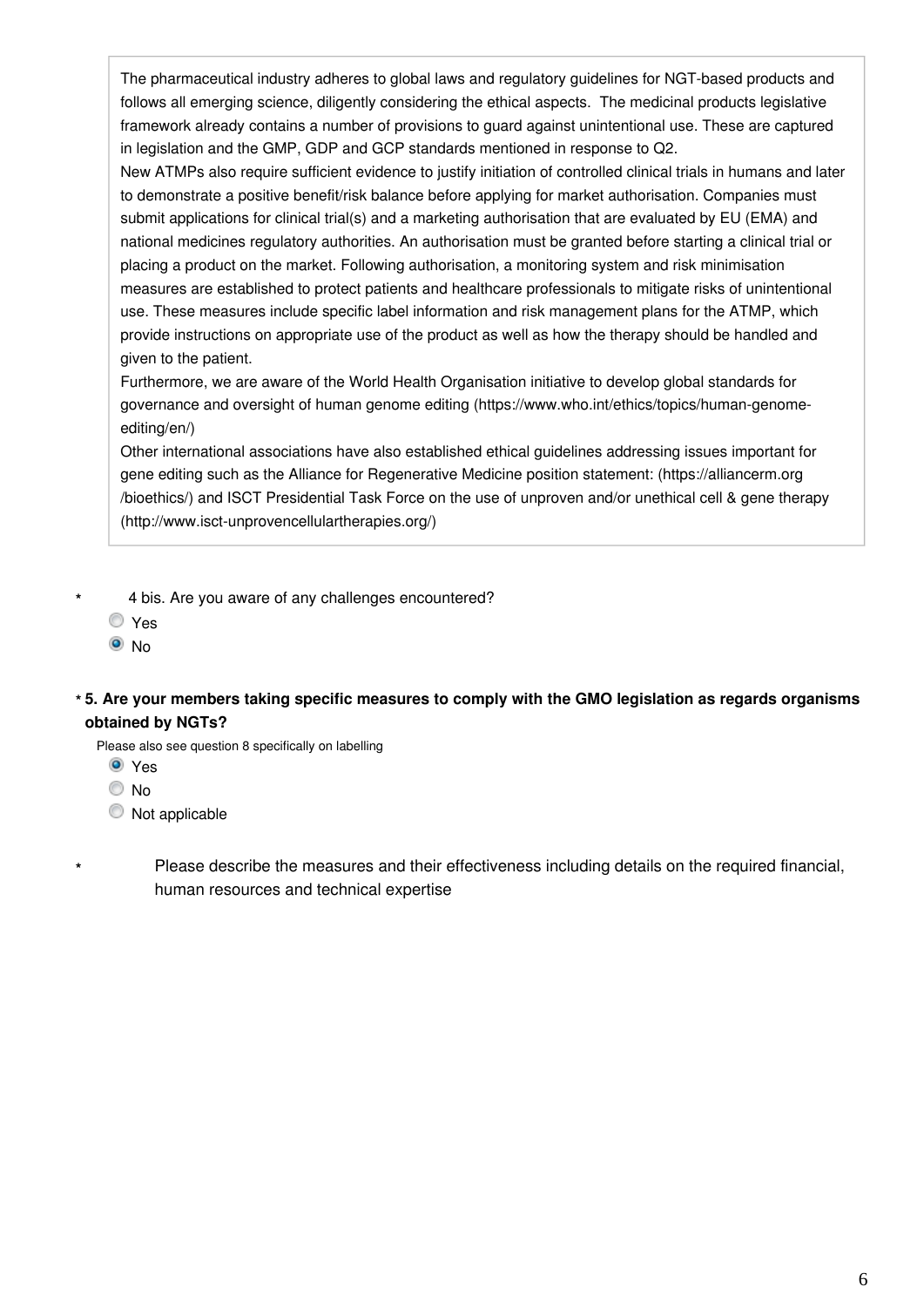NGTs further extend the possibility to genetically tailor cells for treatment of disease and opens opportunities for gene editing products to correct genes leading to disease. The wider utility of medicinal products enabled using NGT should put a new focus on rationale for classifying ATMPs such as genetically modified cells and gene therapy delivered in non-viral vehicles as GMOs.

As explained above in response to Q2, the manufacture, development and supply of medicinal products is regulated to ensure high standards for quality, safety efficacy of products. At the developmental stage, therapeutic products containing GMOs, including those generated using NGTs, are required to make additional submissions in order to comply with GMO legislation.

Pharmaceutical companies are taking measures to comply with the GMO legislation during product development. Standard requirements as indicated by legislation are fulfilled with environmental risk assessment, evaluation of exposure or other aspects important to the environment. The resource requirements and expertise for the handling and conduct risk assessment of organism obtained by NGTs are not different to that for GMOs generated using other techniques. In addition, evaluation of risk benefit in terms of GMO needs to be provided as part of GMO application. They are submitted to GMO competent authorities before initiating clinical trials of gene therapies and cell therapies containing genetically modified cells that were developed using NGTs. These submissions are in addition to submissions to national medicines authorities for clinical trial authorisation and ethics committees, which are required for all medicinal products under Clinical Trials legislation.

In contrast, at the time of marketing authorisation for medicinal products containing GMOs, including those based on NGTs, the environmental risk assessment is integrated into the evaluation of the marketing authorisation application. (see EMA Guideline on environmental risk assessments for medicinal products containing, or consisting of, genetically modified organisms (GMOs) (https://www.ema.europa.eu/en /environmental-risk-assessments-medicinal-products-containing-consisting-genetically-modified) and EMA Standard Operating Procedure "Consultation of environmental competent authorities on genetically-modified organisms with respect to environmental risk assessment in product evaluation (human use)" (SOP/H/3191) https://www.ema.europa.eu/en/documents/sop/standard-operating-procedure-consultation-environmentalcompetent-authorities-genetically-modified\_en.pdf)

Companies experiences have shown that the GMO assessment process for products in development can be lengthy and these additional GMO submissions can cause delays of up to 12 months before a clinical trial can be initiated (depending on the national requirements and competent authority procedures). This leads to delays in patient's access to potential new therapeutic options and slows the innovation process.

#### What best practices can you share?

Please refer to the previous answer.

**\***

**\***

5 bis. What challenges have you encountered?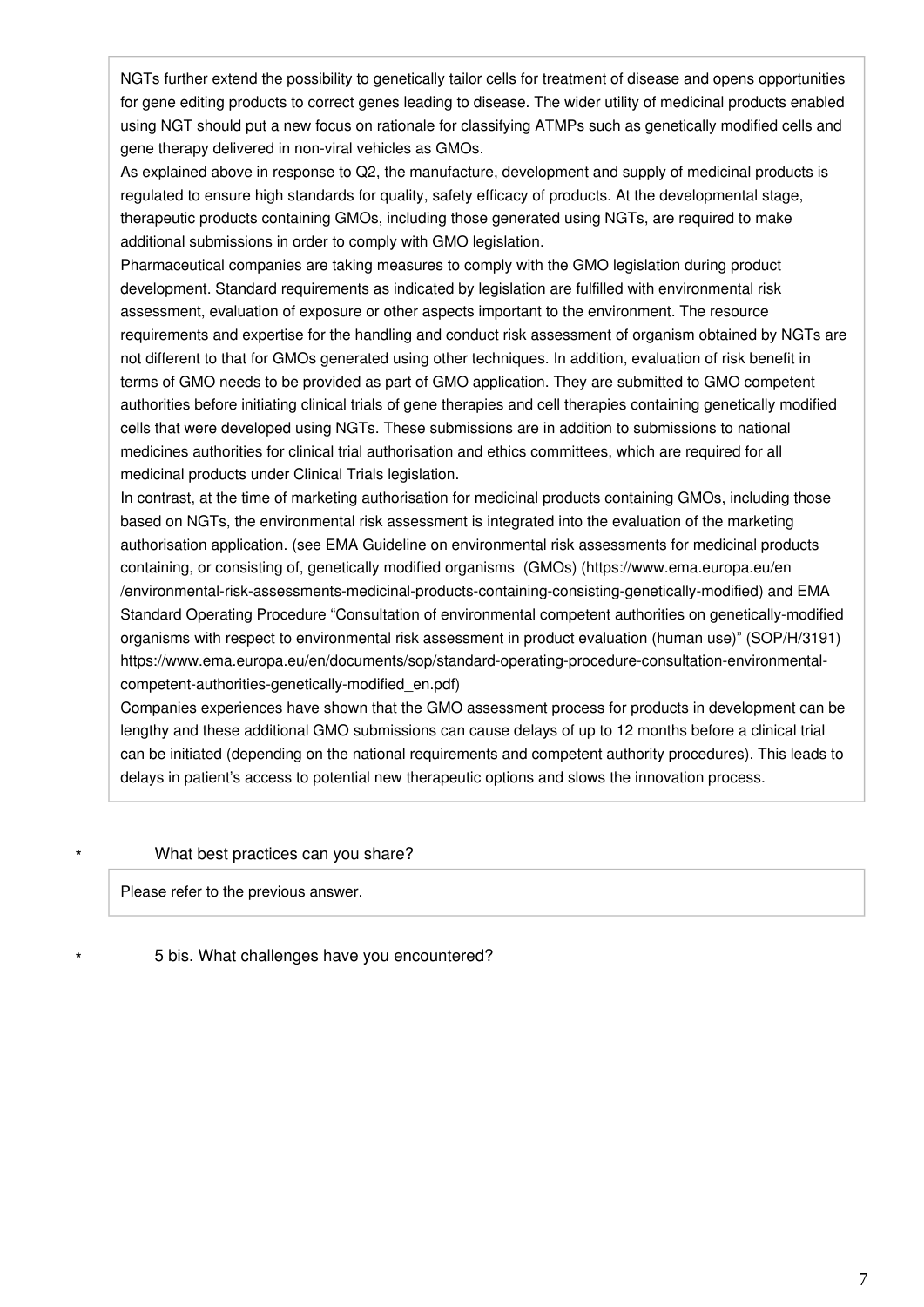Several additional challenges with the current process were highlighted in a position paper jointly published by EFPIA, Alliance for Regenerative Medicine and EuropaBio:\*

- EU regulations and directives regarding GMOs are not specific to medicinal products. The requirements were drafted with a focus on plants and the authorities responsible for review have expertise in plants and foods. This can result in questions that are not applicable to pharmaceuticals and necessitates additional time for communication with the authority.

- GMO directives have been implemented differently by Member States, and the disparities in process and timing are challenging to manage. For example, in some EU member a pre-submission meeting is required which adds into the complexity; in some Member States, the GMO application must be approved before the CTA can be submitted while in other it can be done in parallel.

- In addition, some national laws require the GMO assessment process to be repeated for subsequent clinical trials, even if they involve the same product in the same indication and same method of administration.

- Environmental risk assessment can result in divergent conclusions in different Member States, even when the product, indication, method of administration, and study design are the same. Some Member States apply "contained use "requirements and others apply "deliberate use" requirements.

\* ARM, EBE, EFPIA, EuropaBio. (2017). Possible solutions to improve the European regulatory procedures for clinical trials with Advanced Therapy Medicinal Products consisting of or containing Genetically Modified Organisms. https://www.ebe-biopharma.eu/publication/arm-ebe-efpia-and-europa-bio-joint-position-paperpossible-solutions-to-improve-the-european-regulatory-procedures-for-clinical-trials-with-advanced-therapymedicinal-products-consisting-of-or-cont/

### **6. Has your organisation/your members been adequately supported by national and European \* authorities to conform to the legislation?**

- <sup>O</sup> Yes
- © No

**\***

 $\bullet$  Not applicable

Please describe what type of support and what best practices you can share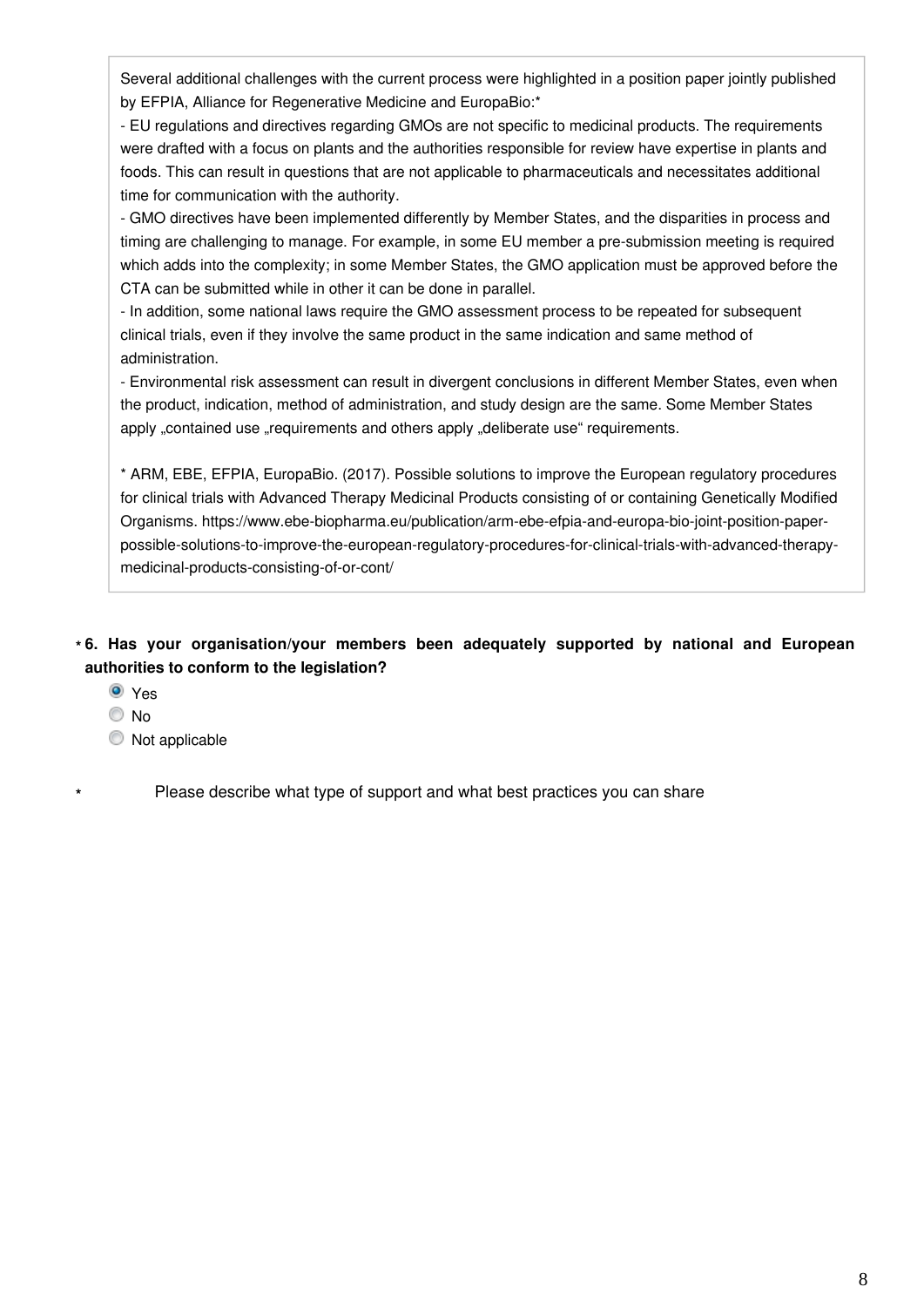Yes. In general, support has been received via dialogue with the national and EU authorities for medicinal products (e.g. EMA). However, the level of support available has been inconsistent across European Member States.

As stated earlier in this survey response, the GMO legislation is not adapted to the specificity and already highly-regulated nature of ATMP development. This has been acknowledged by the European Commission and medicines competent authorities at national and EU (e.g. EMA) level in their joint action plan on ATMPs.

\* The European Commission's efforts with Member States to compile a repository of national GMO regulatory requirements on the Commission's website, including the common application forms and good practice documents that have been published have been useful.\*\*

However, despite these efforts some challenges remain including the lack of harmonization in implementation of common forms and submission requirements. Such lack of harmonization is evident across the different GMO processes and available support for clinical trials at the national level, across EU member states.

In order to facilitate timely access to these innovative therapies for patients by reducing delays to clinical studies and also to maintain EU competitiveness for the development of ATMPs, we would welcome further efforts by the Commission and Member States. We would be pleased to participate in future dialogue with the European Commission and Member States on additional solutions that could further streamline the current process for the medicinal product sector. These could include:\*\*\*

- Similar to the approach taken at the time of marketing authorisation application for a gene therapy or genetically modified cell therapy, GMO submissions could be fully integrated into the CTA submission process by ensuring the new CT portal has capability to accept GMO documentation.

- Furthermore, the authority in each Member State that is responsible for CTA review could act as the single contact with sponsors, in order to enhance the communication and collaboration between the GMO and CTA authorities. This process is currently used in Germany and Sweden.

- A GMO facilitation group could be formed to facilitate dialogue between GMO and CTA authorities, similar to the Mutual Recognition Facilitation Group for marketing authorisations or the Voluntary Harmonisation Procedure for clinical trials.

- The application process and requirements for GMOs could be harmonized through EU regulation similar to Clinical Trials Regulation.

References:

\* see report on Outcome of a multi-stakeholder meeting with experts and regulators on ATMPs held at EMA on Friday 27 May 2016 (https://www.ema.europa.eu/en/documents/report/outcomes-workshop-multistakeholder-advanced-therapy-medicinal-products-atmps-expert-meeting\_en.pdf) as well as the European Commission DG Health and Food Safety and European Medicines Agency Action Plan on ATMPs (https://www.ema.europa.eu/sites/default/files/documents/2017/10/20/action-plan-advanced-therapy\_en.pdf) \*\* https://ec.europa.eu/health/human-use/advanced-therapies\_en

\*\*\* ARM, EBE, EFPIA, EuropaBio. (2017). Possible solutions to improve the European regulatory procedures for clinical trials with Advanced Therapy Medicinal Products consisting of or containing Genetically Modified Organisms. https://www.ebe-biopharma.eu/publication/arm-ebe-efpia-and-europa-biojoint-position-paper-possible-solutions-to-improve-the-european-regulatory-procedures-for-clinical-trials-withadvanced-therapy-medicinal-products-consisting-of-or-cont/

### **7. Does your sector have experience or knowledge on traceability strategies, which could be used for \* tracing NGT-products?**

- <sup>O</sup> Yes
- © No

**\***

 $\bullet$  Not applicable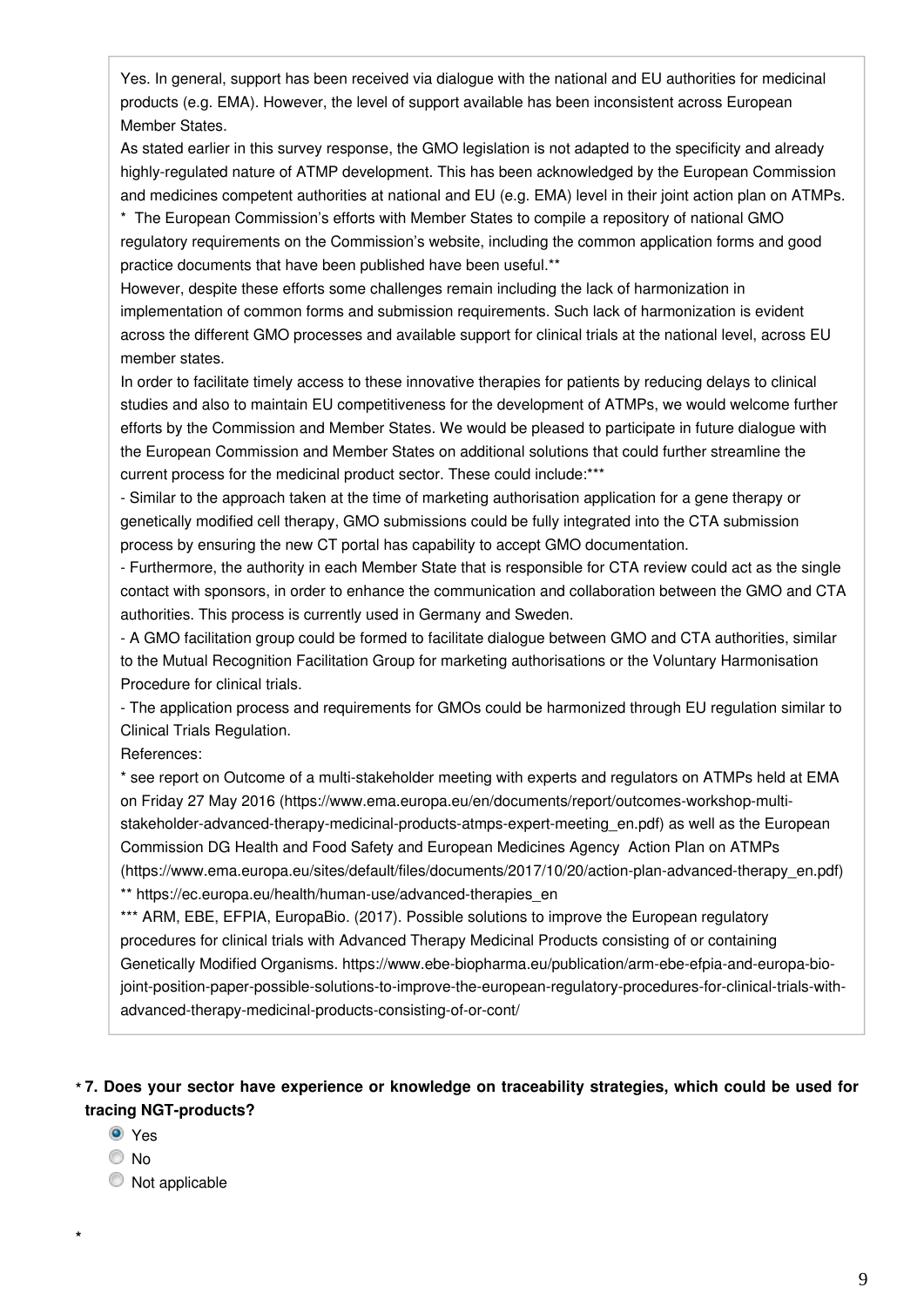Please describe the traceability strategy, including details on the required financial, human resources and technical expertise

Yes. Pharmaceutical development of ATMPs is highly regulated and no specific additional traceability strategies are required in addition to those currently established. The quality information on source on GMO organism techniques used to obtain them is part of regulatory information included in the clinical trial application and later in marketing authorisation application. The marketing authorisation holder is obliged to maintain this information and timely inform regulatory authorities up on change using established regulation process.

In addition, specific follow-up requirements on safety and efficacy outcomes of patients treated with ATMPs in clinical trials and post-marketing authorisation are established in regulatory guidelines for gene therapy and the ATMP regulation 1394/2007 and will be applied to any new ATMP using NGTs.

References:

- Annex 1 Directive 2001/83/EC

- Directive 2001/20/EC (Clinical Trials Directive)(https://ec.europa.eu/health/sites/health/files/files/eudralex /vol-1/dir\_2001\_20/dir\_2001\_20\_en.pdf)

- Volume 10 Clinical trial guidelines (https://ec.europa.eu/health/documents/eudralex/vol-10\_en)

- Guideline on follow-up of patients administered with gene therapy medicinal products (2009) (https://www. ema.europa.eu/en/documents/scientific-guideline/guideline-follow-patients-administered-gene-therapymedicinal-products\_en.pdf)

- Guideline on safety and efficacy follow-up and risk management of Advanced Therapy Medicinal Products (https://www.ema.europa.eu/en/documents/scientific-guideline/draft-guideline-safety-efficacy-follow-riskmanagement-advanced-therapy-medicinal-products-revision\_en.pdf)

### **8. Are your members taking specific measures for NGT-products to ensure the compliance with the \* labelling requirements of the GMO legislation?**

- <sup>O</sup> Yes
- No
- $\bullet$  Not applicable
- Please describe the measures and their effectiveness including details on the required financial, human resources and technical expertise **\***

Yes. Laboratory and Clinical Trial Materials (CTM) manufacturing facilities are compliant with guidelines and regulations related to NGT based products. Further, labelling information for pharmaceutical products including e.g. gene therapy is regulated by existing EU medicinal product regulation (see Directive 2001/83 /EC). Process is clear and requirements for labelling as well. Marketing authorisation holders and sponsors are responsible for maintaining the regulatory labelling information including implementation of changes into the currently approved label. Label contains efficacy and safety information that is kept up to date and used by healthcare professionals.

#### What best practices can you share? **\***

Please refer to the previous answer.

#### 8 bis. What challenges have you encountered? **\***

Not applicable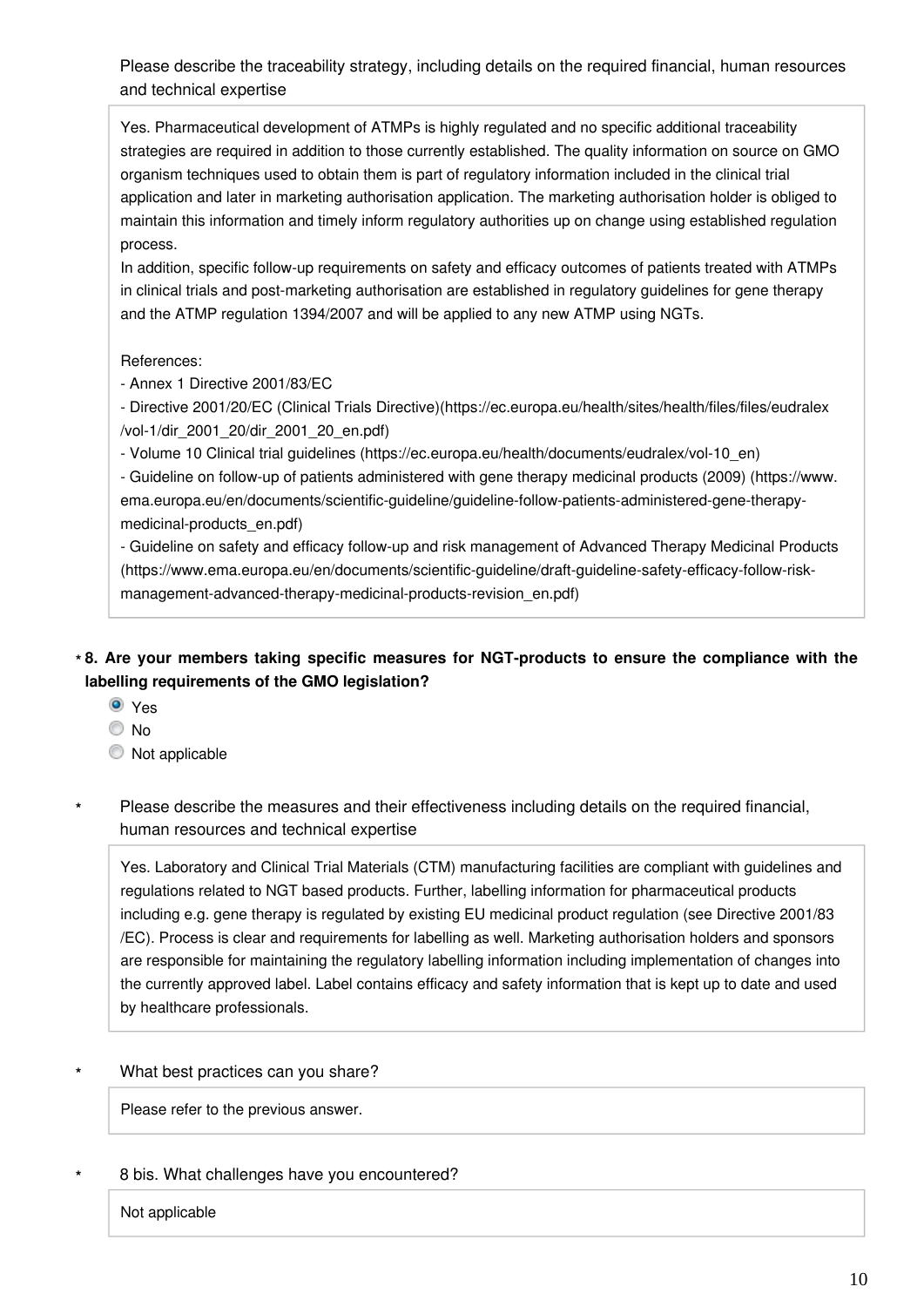**9. Do you have other experience or knowledge that you can share on the application of the GMO \* legislation, including experimental releases (such as field trials or clinical trials), concerning NGTs/NGTproducts ?**

- <sup>O</sup> Yes
- © No

**\***

C Not applicable

Please describe for the:

- Agri-food sector
- $\Box$  Industrial sector
- **Medicinal sector**

#### Medicinal sector

Yes. Please see responses to Q5 and Q6.

The process to gain approval to initiate a clinical trial including a GMO is challenging in Europe, with different national requirements and differences in approval timelines at the national level. Challenges are related to the different interpretation and implementation of GMO legislation on country/national level. Different requirements are in place regarding the information that should be provided along the clinical trial application (CTA) before initiation of the study. And frequently there is no harmonised GMO/CTA process (site versus national submission). In some EU countries GMO and CTA documentation is submitted together and assessment runs in parallel (Germany), in others like Netherlands GMO is a separate process with independent, unclear timelines in addition to CTA process. Individual site notifications are required in Czech Republic. For GMO submission in Ireland a pre-submission meeting is required which adds into the complexity.

Further, the process of GMO application maintenance with regards to changes into the quality of the product or to the clinical study is unclear. Some EU countries will require amendment submission of changes to the existing GMO application, some will not. Timelines for processing and approval of GMO on national level are very diverse. Long timelines such as GMO application approval took for CTA Phase 1/ 2 more than 1 year impacting opening the clinical trial sites.

As previously mentioned, the medicinal product sector is already well regulated, and initiation of a clinical trial requires prior assessment by national medicines authorities and ethics committees. We acknowledge the steps taken by the Member States and Commission to voluntarily align on interpretation of GMO aspects and submission requirements in the context of clinical trials. This has been useful in making incremental improvements to the processes at national level. However, the added value of an additional separate review of GMO aspects for clinical trials with medicinal products containing GMOs, including NGT-based products, remains unclear. A more streamlined and harmonised approach that fully integrates GMO aspects into the CTA application process should be considered. A harmonisation of GMO process would facilitate for companies to run clinical trials in Europe and speed access to new potential new NGT-based treatments in development for patients.

*Please upload any supporting documentation for this section here. For each document, please indicate which question it is complementing*

The maximum file size is 1 MB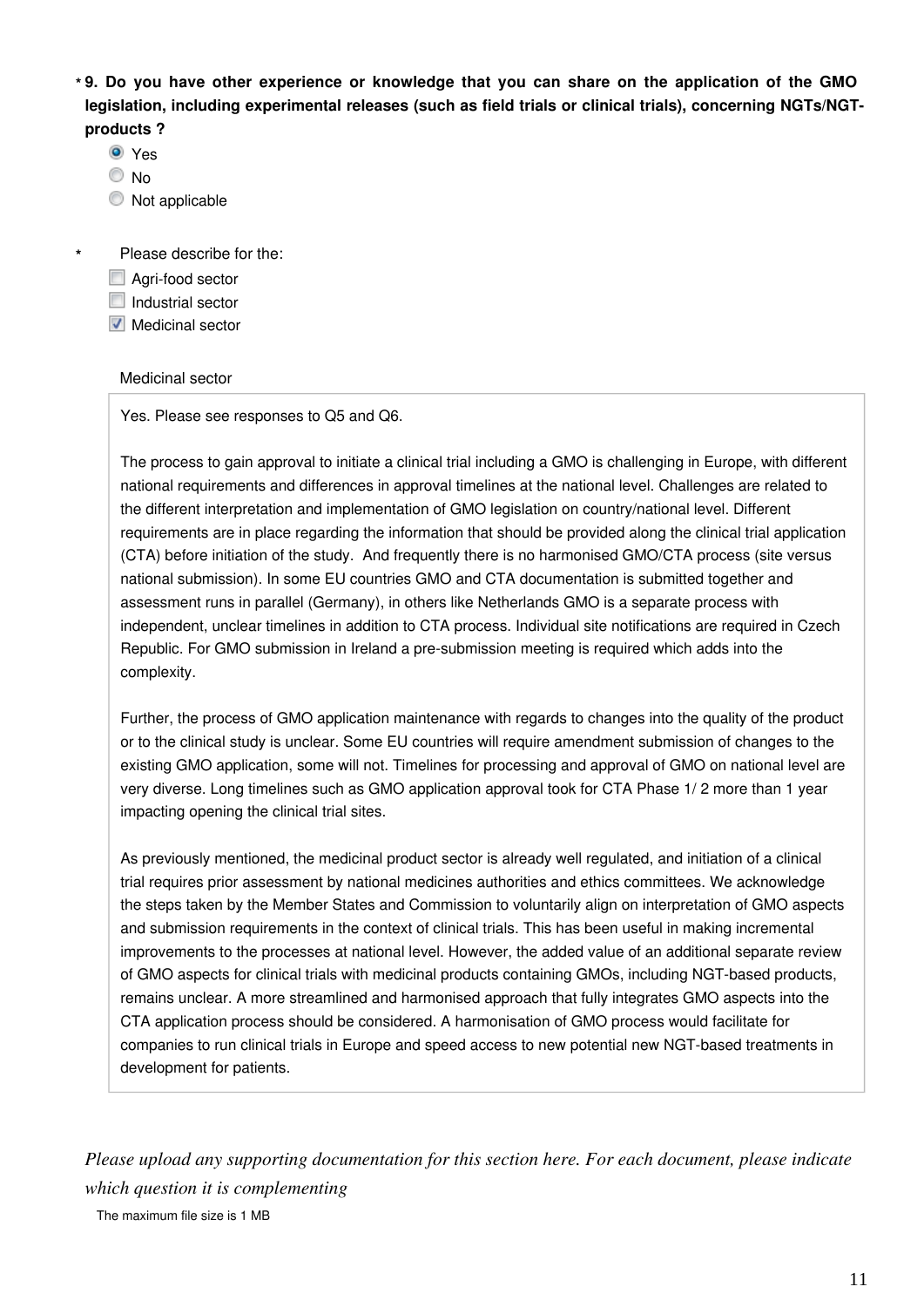**31e338b0-6213-4a68-af90-264a03f23709/Question\_2\_A-**

Implementation and enforcement of the GMO legislation with regard to new genomic techniques **pdf**

# B - Information on research on NGTs/NGT-products

- **10. Are your members carrying out NGT-related research in your sector? \***
	- O Yes
	- © No
	- $\bullet$  Not applicable

#### Please specify including subject, type of research, resources allocated, research location **\***

Yes, pharmaceutical companies are using NGTs for drug discovery and for generation of advanced therapy medicinal products including gene and cell therapies: induced pluripotent cells, gene editing platform, development of human compatible tissues, cells, single cell genomics platform to dissect the biology of immune cells in human tumours, adults stem cells, cell therapies are in preclinical development, and others are currently being studied in clinical trials. There are 260 ongoing clinical studies of ATMPs in EU.\* Globally, the number of studies are increasing; between 2014-2018, the number of new clinical trials per year increased by 32%. However, the increase in new clinical trials initiated per year in Europe was only <2%.\*\* Some members report conducting research primarily in Sweden and UK, with various external collaborations cross Europe and beyond.

\*https://alliancerm.org/wp-content/uploads/2020/02/CBX-Meeting-7-Feb-2020-FINAL.pdf

\*\* Alliance for Regenerative Medicine. (2019). Clinical Trials in Europe: Recent Trends in ATMP Development. https://alliancerm.org/wp-content/uploads/2019/10/Trends-in-Clinical-Trials-2019-Final\_Digital. pdf

### **11. Are you aware of other NGT-related research in your sector? \***

- <sup>O</sup> Yes
- © No

**\***

**\***

- $\bullet$  Not applicable
- Please specify

Yes. There are other approaches such as RNA targeted therapies. See Q 10

#### **12. Has there been any immediate impact on NGT-related research in your sector following the Court of \* Justice of the EU ruling on mutagenesis?**

Court of Justice ruling: Case C-528/16 http://curia.europa.eu/juris/documents.jsf?num=C-528/16

- <sup>O</sup> Yes
- O No
- $\bullet$  Not applicable
- Please describe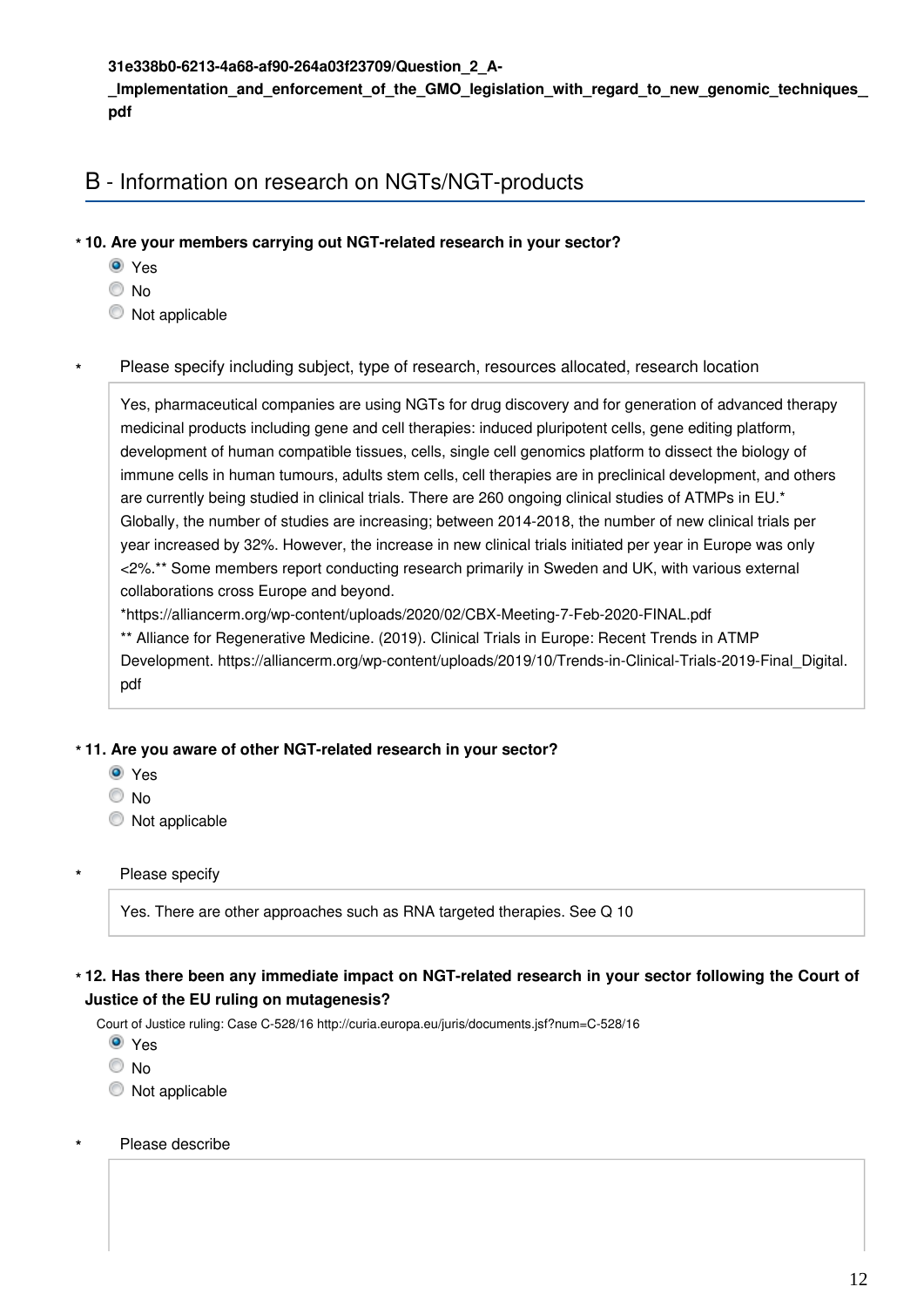For pharmaceutical companies, human gene therapies and cell therapies comprising cells modified using NGT continue to be subject to Directive 2001/18/EC. We understand that certain in vivo techniques using NGTs for therapeutic purposes in humans are still not subject to GMO legislation even after the Court of Justice ruling on mutagenesis as human beings cannot be considered GMOs according to the legislation.

### **13. Could NGT-related research bring benefits/opportunities to your sector/field of interest? \***

- **O** Yes
- © No
- $\bullet$  Not applicable

#### Please provide concrete examples/data **\***

Yes, as mentioned in response to Q1, NGT facilitate and open-up new avenues in drug target identification and validation, including the generation of animal and cellular models of disease for study of candidate drugs. As an example, NGT facilitates studies to find drug resistance to chemotherapeutic drugs. NGTs also open up for generation of novel advanced therapy medicinal products, targeting genetic diseases. This includes orphan diseases and patient populations with high unmet need. It should be noted that NGTs allow targeting genetic diseases that would be difficult or impossible to target using conventional drugs.

NGTs represent a new wave of innovation in the medicinal products sector, driving additional investment in companies who are conducting research and development in this space, including those based in Europe. Development of NGTs also create job opportunities within the academic research setting.

"Report of the EMA expert meeting on genome editing technologies used in medicinal product development" (dated 12 September 2018; https://www.ema.europa.eu/en/documents/report/report-ema-expert-meetinggenome-editing-technologies-used-medicinal-product-development\_en-0.pdf).

### **14. Is NGT-related research facing challenges in your sector/field of interest? \***

- O Yes
- © No

**\***

 $\bullet$  Not applicable

### Please provide concrete examples/data

Yes. As this sector continues to rapidly grow, fuelled by the evolving science, it is particularly challenging to maintain sufficient expertise across the field of NGTs, increasingly sophisticated and novel methods, the latest products and their potential reimbursement. This is true for many stakeholders, including industry, regulators, payers, and physicians.

Regulatory requirements for quality and safety assurance of ATMPs based on NGTs are different depending on the region, country and authorities. A more harmonised global approach will facilitate global development. NGTs open up the possibility to target very small patient populations or even develop individualised medicines. To enable this, from a manufacturing scale and patient benefit risk assessment perspective, the concepts of technical platforms need to be built. Manufacturing platforms for medicinal products generated using NGT could be standardised and tailored as required to generate specific medicinal products for a certain genetic disease, or even for a single patient. In this context it would be advantageous if a regulatory approval for such product could be based on an already approved technical platform, with only the changes to that platform being evaluated and risk assessed for a new product. Such concept would largely facilitate development of and investments in novel advanced therapy products utilising NGTs.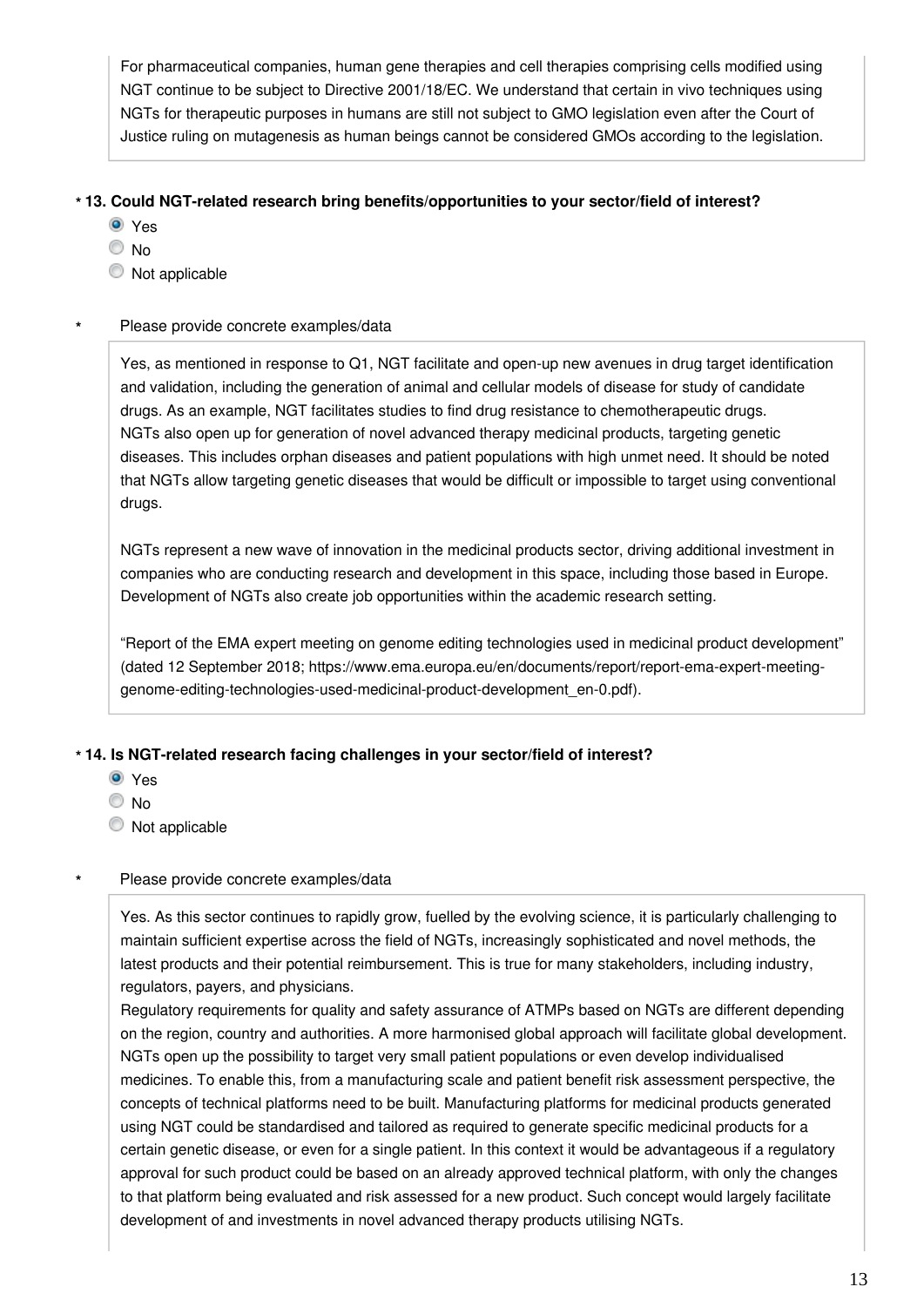Further, we would like to also point out the disproportional number in clinical trials (general and based on technology) especially Phase 1 and Phase 2 on European level as indicated in the figures below. (Source: https://alliancerm.org/wp-content/uploads/2019/10/Trends-in-Clinical-Trials-2019-Final Digital.pdf). There is considerable country-by-country variability in the number of clinical trials, speed of assessment, and time for approval of clinical trials in the different countries analysed in Europe. In Europe, the UK, Spain, and France attracted the highest absolute number of ATMP clinical trials during the period analysed. Some smaller countries are, relative to their size, outperforming: Belgium, Denmark, and Switzerland attract proportionally more new ATMP clinical trials per capita than other countries. In our view, it will be important access the differences and present more harmonised framework for ATMPs.

ATMPs may face challenges with current HTA principles and practices. Consideration of ways of dealing with increased uncertainty; for example, by developing out-come-based payment models, and dialogue regarding the economic, social, and ethical aspects of the implications of discounting given the differential between payment of costs and receipt of benefits, will be key. In particular, ATMPs may face a challenge in demonstrating value within current evaluative frameworks. It will be important to improve the HTA methods used for the assessment of ATMPs which would enable healthcare systems to manage some of the uncertainties presented by early data from these products.

#### **15. Have you identified any NGT-related research needs/gaps? \***

- Yes
- © No

**\***

- $\bullet$  Not applicable
- Please specify which needs/gaps, explain the reasoning and how these needs/gaps could be addressed

These technologies are still in their infancy and most methods have relatively low on-target efficiency and some off-target effects. Moreover, for the use in vivo, there is challenge of delivery methods. More research should be directed to further develop these technologies, reduce off-targets and increase efficiency to allow for these techniques to facilitate for development of new medicinal products. Despite challenges, the area of human somatic genome editing has potential benefit for patients on a global level. Two important aspects need to be considered: high precision and accuracy of gene editing technologies to achieve desired therapeutic effect with acceptable safety for the patient. NGT approaches will be a potential answer for high unmet medical need once challenges outlined above are resolved.

Clinical trial regulation national instead of EU wide – as per Clinical Trial Facilitation Group (CTFG). Further there are IMI cell and gene therapy program focusing on developing tools and assays to assess and predict immunogenicity of NGTs.

*Please upload any supporting documentation for this section here. For each document, please indicate which question it is complementing*

The maximum file size is 1 MB

**119e9ac9-bc48-4e00-951c-935053347d93/Question\_14\_B-\_Information\_on\_research\_on\_NGTs\_NGTproducts\_Questionnaire\_for\_stakeholders\_EFPIA.pdf**

# C - Information on potential opportunities and benefits of NGTs/NGT-products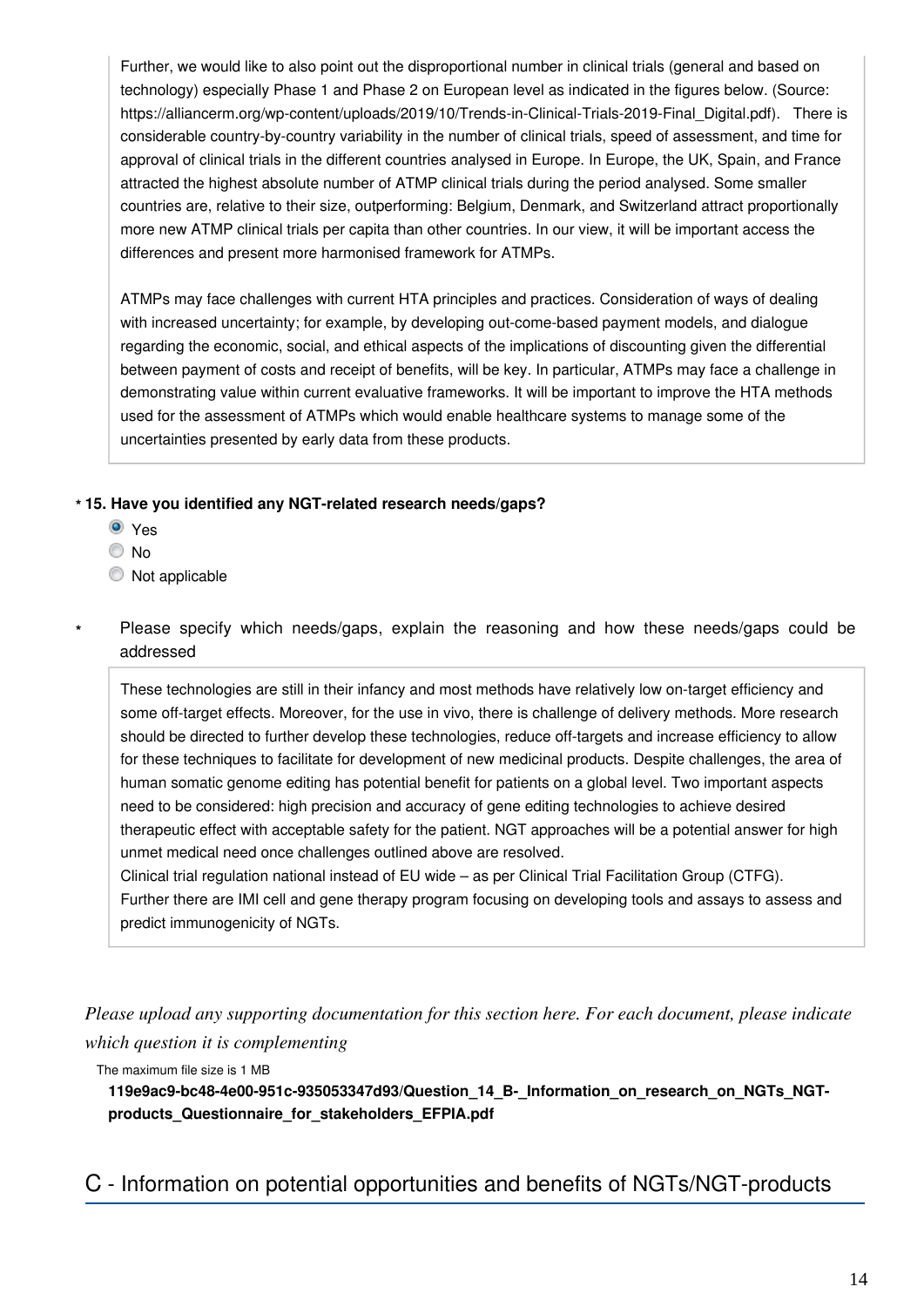#### **16. Could NGTs/NGT-products bring benefits/opportunities to your sector/field of interest? \***

<sup>◎</sup> Yes

© No

#### Please describe and provide concrete examples/data **\***

Yes, Reference is given to responses for Q1 and Q13. In addition, the NGTs enables a more robust preclinical assessment of candidate drugs prior to start of clinical trials, and with availability of tailored cell systems for characterisation, a reduction in animal testing is likely. Consequently, it is suggested that use of NGTs can save resources and accelerate drug development.

- Are these benefits/opportunities specific to NGTs/NGT-products? **\***
	- Yes

© No

**\***

Please explain

Please refer to the previous answer.

- **17. Could NGTs/NGT-products bring benefits/opportunities to society in general such as for the \* environment, human, animal and plant health, consumers, animal welfare, as well as social and economic benefits?**
	- <sup>O</sup> Yes
	- © No
- Please describe and provide concrete examples/data **\***

Yes, gene and cell therapies offer the potential to treat, and potentially even cure, patients with serious diseases or conditions, orphan genetic based diseases for which there are currently limited or no treatment options cure or where response to conventional therapies is very low. By 2030, 500.000 patients are projected to be treated with ATMPs.\* The benefit of these type of treatments is not only symptom treatment but provides the opportunity to change the course of a disease and the potential for real cures. NGT based drug products enable cure of complex genetic disease which have not otherwise been amenable to development of small molecule or simple biologic therapeutics. This leads to broader societal benefits and potential for long-term savings for healthcare systems\*\*.

Risk benefit is to be established per product. If the safety of the platform is established, please see also answer on Q16. Ethical and legal aspects are to be considered too (e.g., heritable aspects following a gene therapy with an NGT).

\* MIT NEWDIGS. (2018). Research Brief 2018F210v027. https://newdigs.mit.edu/sites/default/files/FoCUS% 20Research%20Brief%202018F210v027.pdf

\*\* Second Generation Cell and Gene-Based Therapies. 1st Edition. Biological Advances, Clinical Outcomes and Strategies for Capitalisation by Alain A Vertès, Devyn M Smith, Nasib Qureshi, Nathan J Dowden https://www.sciencedirect.com/book/9780128120347/second-generation-cell-and-gene-based-therapies

Reference is given to Q1, Q13 and Q16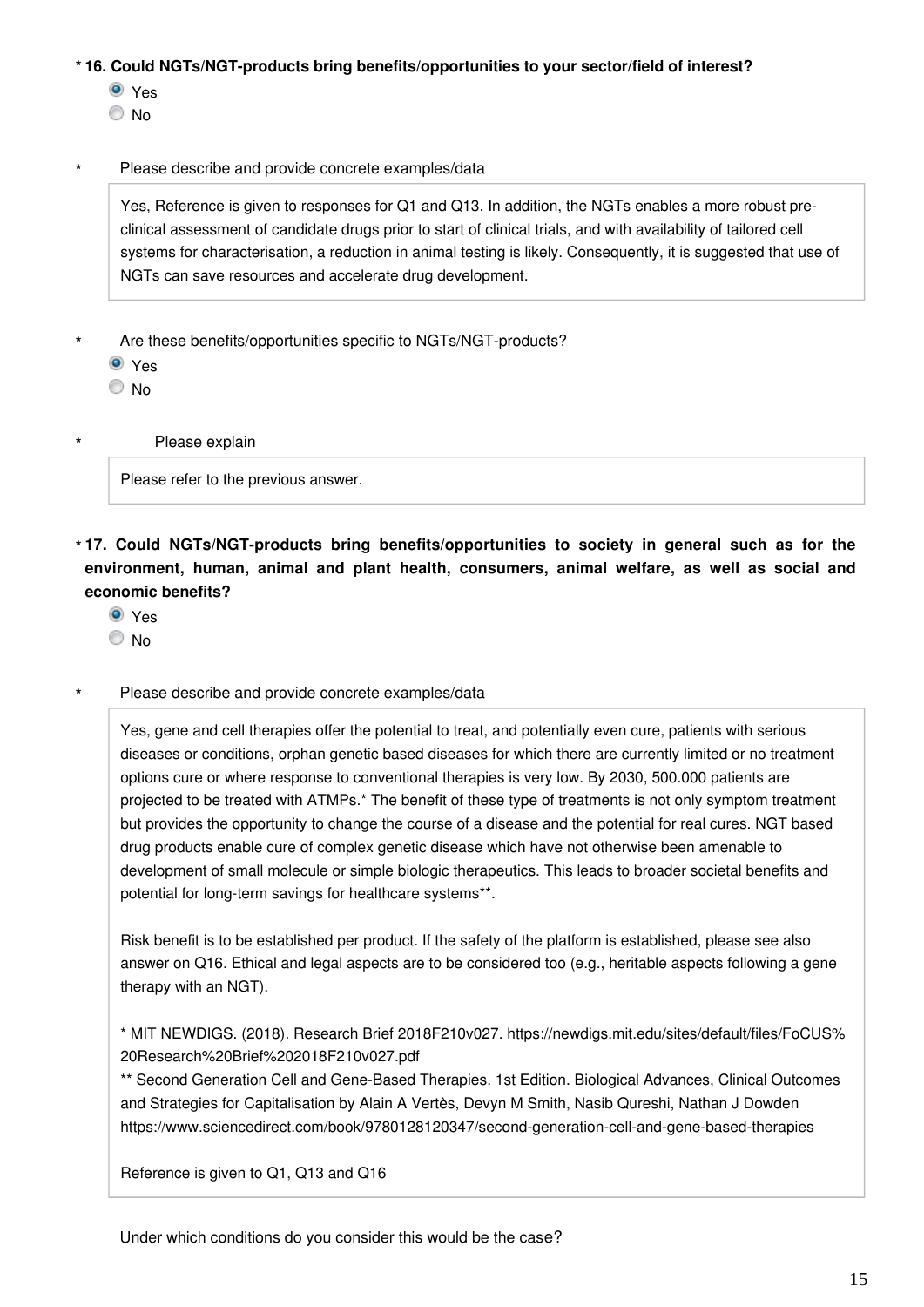**\***

**\***

Please refer to the previous answer.

- Are these benefits/opportunities specific to NGTs/NGT-products? **\***
	- O Yes
	- © No

Please explain

Please refer to the previous answer.

#### **18. Do you see particular opportunities for SMEs/small scale operators to access markets with their \* NGTs/NGT-products?**

- Yes
- © No
- Please describe and provide concrete examples/data **\***

Yes, SMEs companies are very innovative and generate a lot of the early discovery research in this space. Methodology and technical development of NGTs can be the base for start-up companies. There are several IP applications in the field of genome editing held by SMEs, with potential to bring value to the healthcare sector. Of note, most of gene and cell therapy drug products such as AAV and CAR-T products currently on the market are originally created by biotech companies (e.g. spun-out from Universities).

#### **19. Do you see benefits/opportunities from patenting or accessing patented NGTs/NGT-products? \***

- Yes
- No

#### Please describe and provide concrete examples/data **\***

Yes, pharmaceutical companies invest a significant amount of time and resources in order to research, develop, and manufacture gene and cell therapies. For each product that is approved, there are many products that were unsuccessful. A strong protection of intellectual property is necessary to enable innovation and to enable innovative pharmaceutical companies to recover the cost of product development. This will help them to continue developing therapies for high-unmet medical need for the benefit patients suffering from deliberating diseases.

Strong IP protection is essential for continued investment in the research and development of novel medicinal products including those based on or utilising NGTs.

*Please upload any supporting documentation for this section here. For each document, please indicate which question it is complementing*

The maximum file size is 1 MB

## D - Information on potential challenges and concerns on NGTs/NGT-products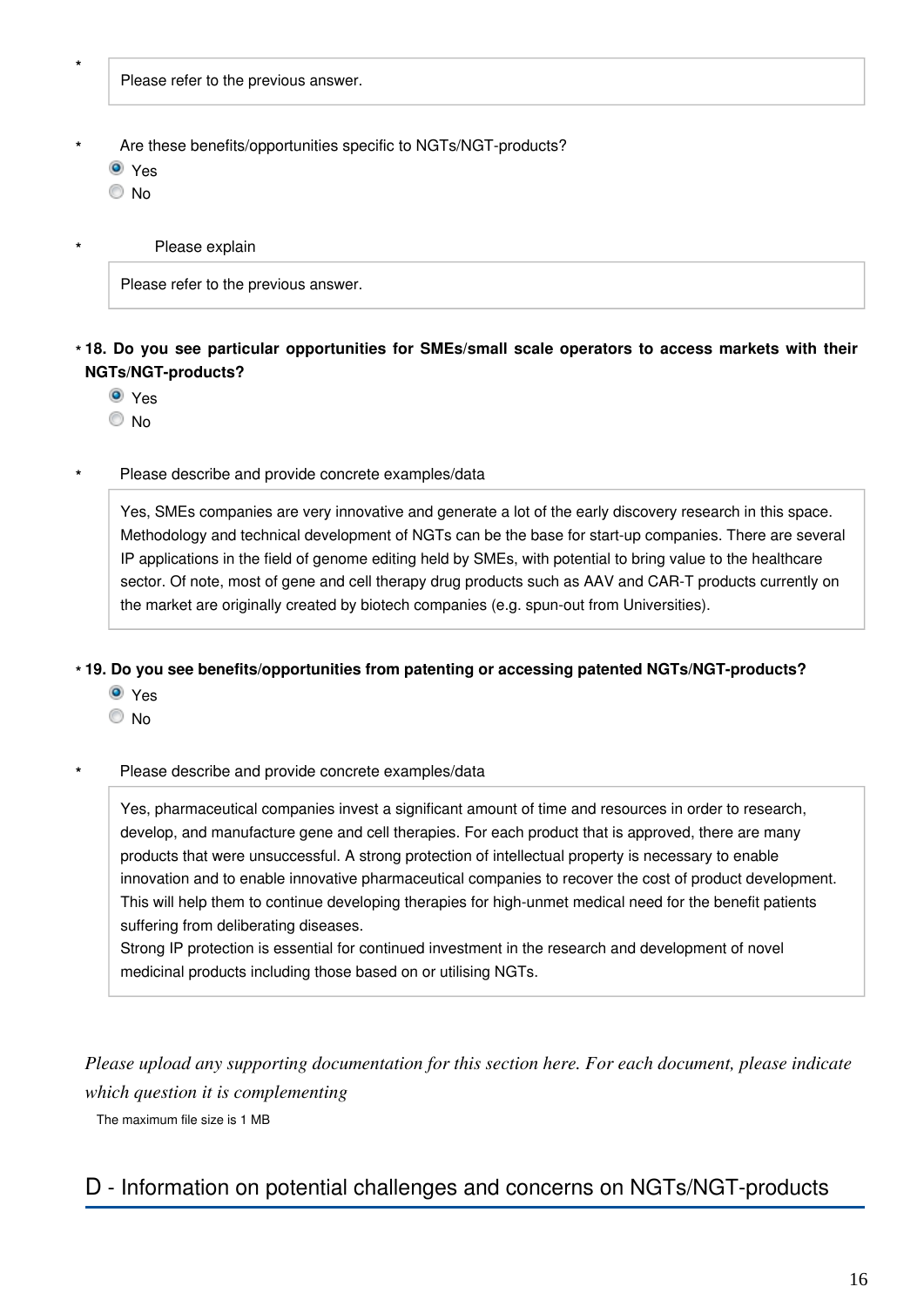#### **20. Could NGTs/NGT-products raise challenges/concerns for your sector/field of interest? \***

- <sup>◎</sup> Yes
- © No

#### Please describe and provide concrete examples/data **\***

Yes, the challenge is in translating the transformative value of ATMPs when compared with either standard of care or conservative treatment into our health care system. Often clinical studies employ new endpoints and data set is based on small population which may add additional layer of complexity for establishing the transformative value of ATMP.

Gene therapy is a radical shift in the approach to disease treatment. By modifying the expression of a patient' s genes or repairing abnormal genes, gene therapy often has potential to address the root cause of diseases. The newly approved gene therapies offer substantial benefits to patients who otherwise have little to no hope of cure or even meaningful improvement. For example, they treat non-Hodgkin's lymphoma, an acute form of leukemia, or a hereditary genetic defect that nearly always leads to blindness. Each therapy is a potentially one-time treatment, just a single infusion, that may provide long-term, durable efficacy. These new treatments have initiated an important discussion about how to place a value on gene therapies and how the health care system will pay the upfront costs for these often one-time treatments. Assigning value to gene therapies and comparing them with potentially lifelong illness is a complex task. ATMPs may face challenges with current established HTA principles and practices. Consideration of ways of dealing with increased uncertainty be developing appropriate HTA methodological models to capture elements of ATMP value not captured in established QOL tools or developing payment models are important aspect for ATMP market access.

Finally, there are many concerns are on the ethical aspect of the human genome editing, especially regarding germline (heritable) editing, but somatic editing is ethically justified because it can help treat serious diseases.

- Are these challenges/concerns specific to NGTs/NGT-products? **\***
	- Yes
	- $\odot$  No

**\***

#### Please explain

Please refer to the previous answer.

**21. Could NGTs/NGT-products raise challenges/concerns for society in general such as for the \* environment, human, animal and plant health, consumers, animal welfare, as well as social and economic challenges?**

- <sup>O</sup> Yes
- © No

#### Please describe and provide concrete examples/data **\***

Gene and cell therapies offer the potential to treat, and potentially even cure, diseases or conditions that are currently life-threatening or require long-term treatment. The research and development costs of these therapies will have to be recovered over different time spans than current treatments and will require a new financing model including pricing and reimbursement. Pharmaceutical companies develop innovative therapies which require substantial investments, and therefore we support the development of a framework that allows sustainable investments in research and development to safeguard a continuous supply of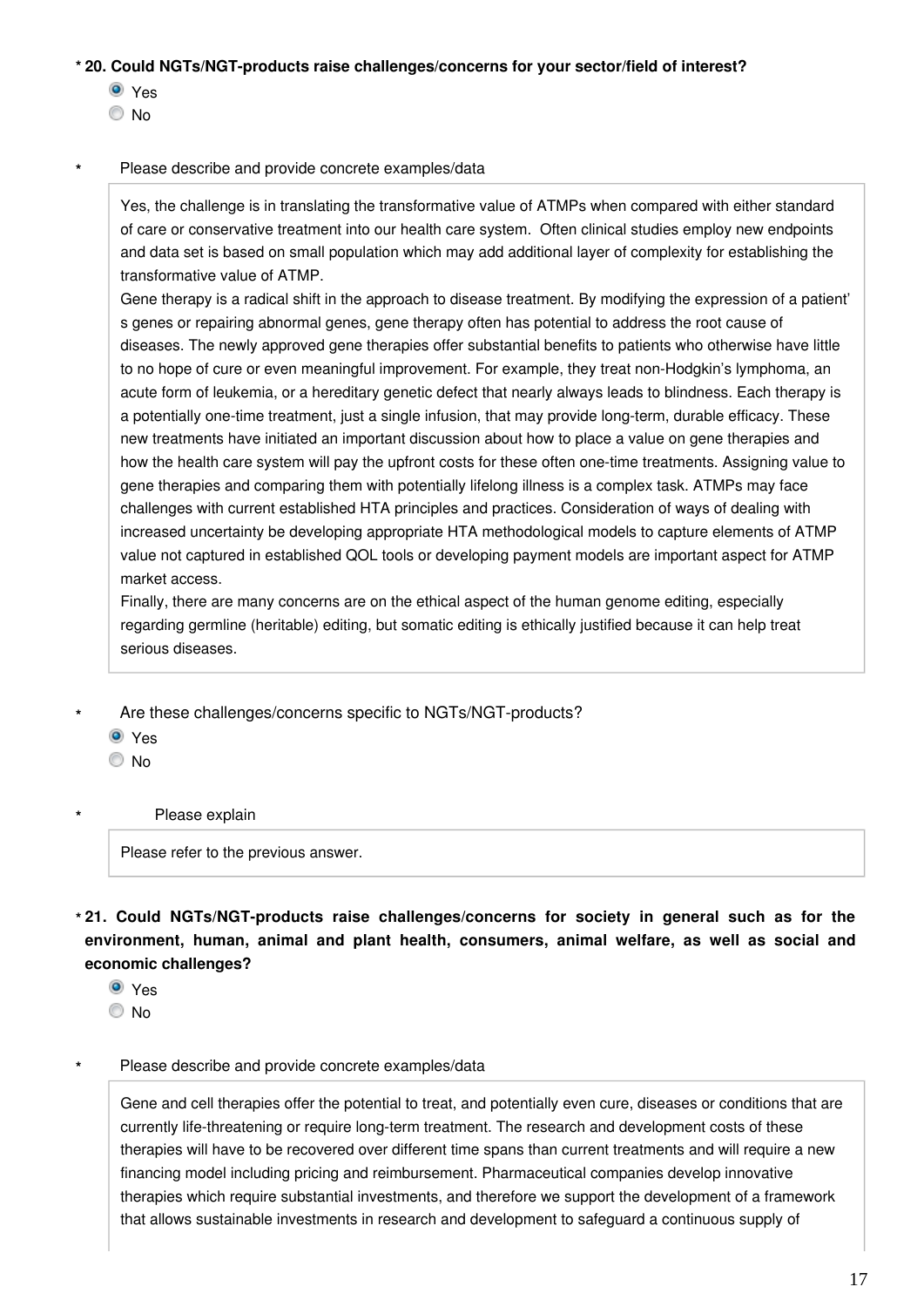innovation.

Stakeholders including sponsors and health technology assessment agencies should collaborate to better understand approaches to understand the value of these therapies, manage uncertainty, and consider what changes in the health care system may be necessary to facilitate access to patients.

Under which conditions do you consider this would be the case? **\***

Please refer to the previous answer.

- Are these challenges/concerns specific to NGTs/products obtained by NGTs? **\***
	- <sup>O</sup>Yes
	- © No

**\***

Please explain

Please refer to the previous answer.

**22. Do you see particular challenges for SMEs/small scale operators to access markets with their NGTs \* /NGT-products?**

- <sup>O</sup> Yes
- © No
- Please explain and provide concrete examples and data **\***

SMEs may face challenges obtaining the necessary manufacturing and distribution capacity to bring gene and cell therapies to market, which will likely require partnering with larger pharmaceutical companies. In general, biotech companies have lower budget and capability than big pharma in terms of addressing regulatory requirements, preparing regulatory applications, GxP experience, compliance, manufacturing (high manufacturing costs), clinical development (high clinical trial costs) and sales.

#### **23. Do you see challenges/concerns from patenting or accessing patented NGTs/NGT-products? \***

- Yes
- © No

#### Please describe and provide concrete examples/data **\***

Yes, further guidance is needed on how the similarity of gene and cell therapies will be interpreted for the determination of orphan designation and later 10 year market exclusivity in view of current Orphan Medicines Regulation (EC) No. 141/2000.

Currently the IP situation for NGT are challenging and hard to navigate as there are many players and different patents in place. Uncertainties concerning the IP situations can hamper beneficial use of NGTs.

*Please upload any supporting documentation for this section here. For each document, please indicate which question it is complementing*

The maximum file size is 1 MB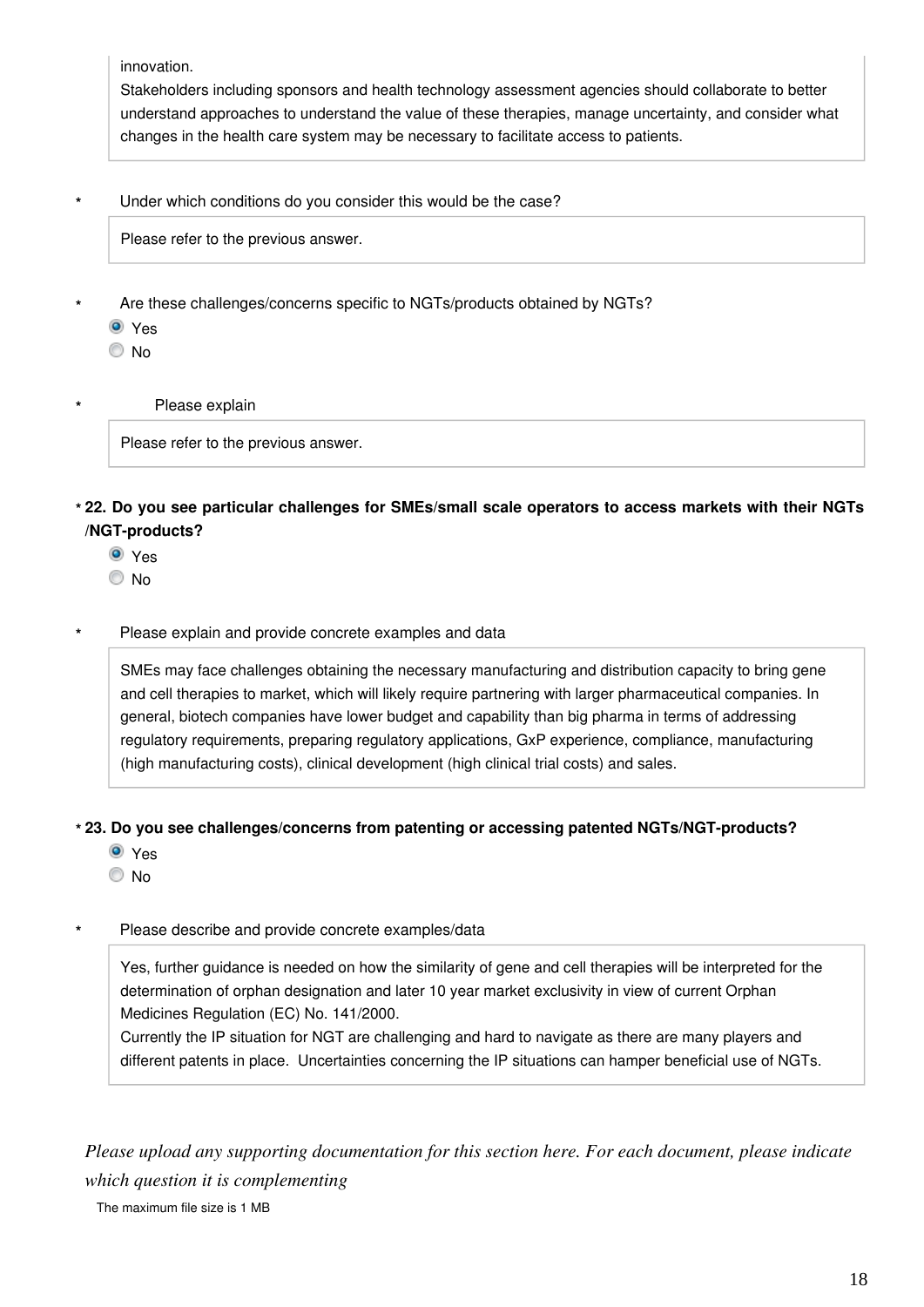#### **24. What is your view on the safety of NGTs/NGT-products? Please substantiate your reply \***

As with all medicines, gene and cell therapies carry not only benefits but also potential risks that need to be understood and managed. There is uncertainty of safety risk of NGTs/NGT-products. Good product characterisation (purity, identity, potency, stability) is very important including assays to monitor product safety (genotoxicity, tumorigenicity).

Pharmaceutical companies are committed to ensuring the highest level of safety for patients who are being treated with gene and cell therapies in clinical trials or on the market. Nonclinical studies and clinical trials help us understand specific safety considerations for individual products. Risk mitigation measures and regulatory requirements should focus on addressing specific risks which vary depending on the nature of the product. We also support the collection of long-term safety data on these products to better understand potential risks.

#### **25. Do you have specific safety considerations on NGTs/NGT-products? \***

- Yes
- © No

#### Please explain **\***

Yes, techniques are constantly improving to evaluate and predict off-target human genome editing. Special ethical concerns exist with respect to the potential for human germline editing. NGTs can have unintended effects that are unknown and not predictable based on animal data. Long term safety follow-up is needed for some product categories in order to monitor for delayed adverse reactions.

*Please upload any supporting documentation for this section here. For each document, please indicate which question it is complementing*

The maximum file size is 1 MB

# F - Ethical aspects of NGTs/NGT-products

#### **26. What is your view on ethical aspects related to NGTs/NGT-products? Please substantiate your reply \***

CRISPR and similar NGTs represent the next generation of genome engineering and are opening new and exciting doors to drug discovery and development, as well as to the role that genes play in disease pathology. In practice, these technologies are enabling us to accelerate and improve the drug discovery and development process, specifically in the identification and validation of new targets and in our ability to test potential new therapies for safety and efficacy.

Genome editing technologies offer the potential for the treatment of genetic diseases in the future. The development of such medicines requires the establishment of methods to enable the efficient modification of the target gene with no effects elsewhere in the genome. We are developing methods to improve the efficiency and specificity of precise genome editing to minimise off-target effects.

We support the general principle of cell and gene therapies in human somatic cells, but we are aware of risks due to: unwarranted on-target effects; possible off-target effects; unwanted germline (i.e. sperm, egg or embryo) modification. Any possible future pre-clinical or clinical work in this regard would be subject to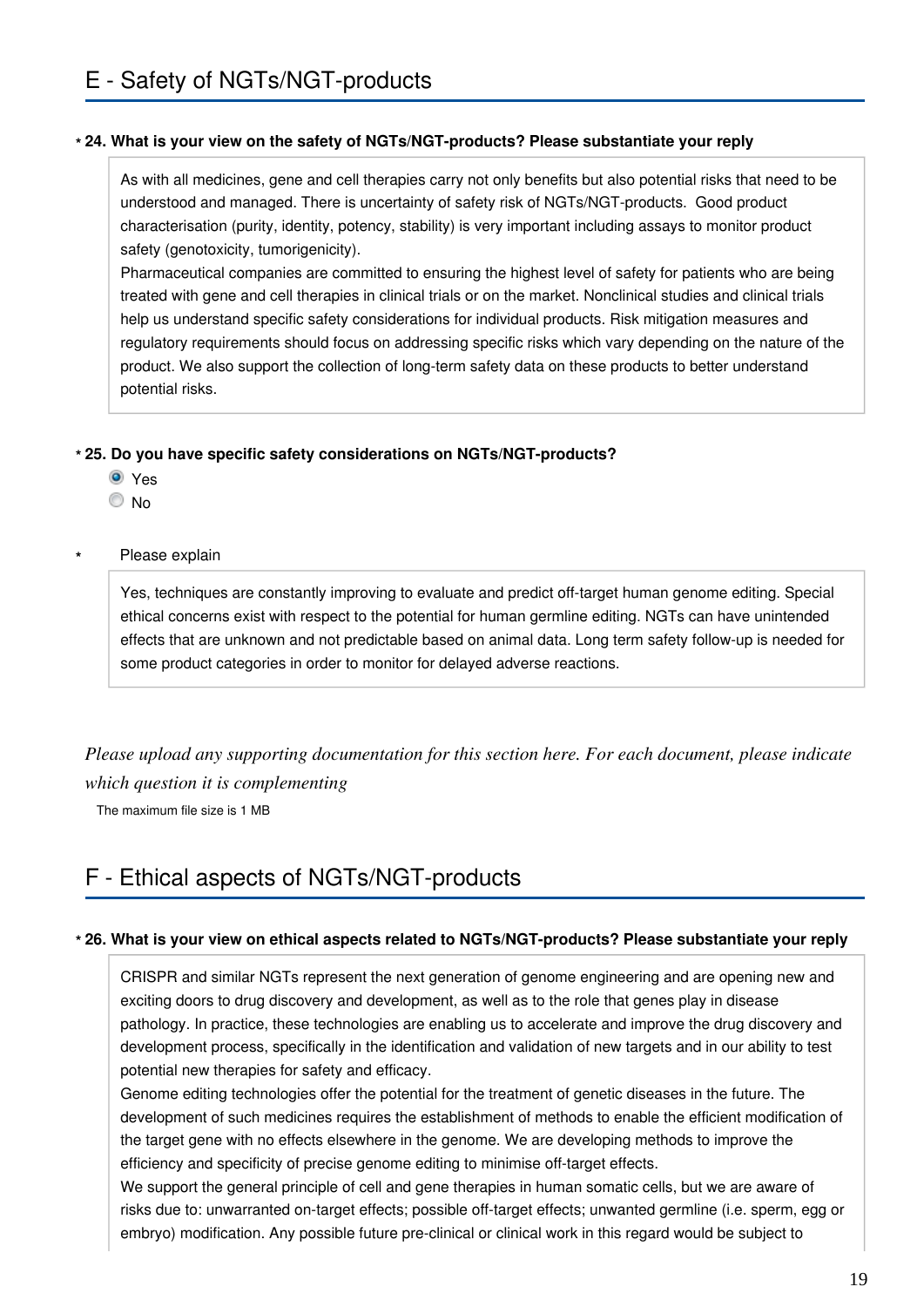existing standards for medicinal product development with respect to their biosafety and safety and be subject to ethical review.

Innovative pharmaceutical industry neither practices nor endorses human gene therapies which target the germline and Directive 2001/20/EC on Clinical Trials states that no gene therapy trials may be carried out which result in modifications to the subject's germline genetic identity. The ethical and scientific risks inherent in such practice are a topic of intense global discussion and deemed illegal in many countries. NGTs are often limited to a single lifetime dose due to the development of antibodies against the viral vector. Therefore, both dose selection for clinical study and the anticipated duration of effect for a given NGT construct are also ethical considerations in this field as well as recruitment of patients in placebocontrolled trials.

In addition, there is a need for public discussion how NGT products remain affordable for society whereas an acceptable price can be set for organisations that take a reasonable return of investment into account. As an innovative medicines industry, we remain committed to active participation in the debate on precise genome editing.

References:

WHO Expert Advisory Committee on Development Global Standards for Governance and Oversight of Human Genome Editing https://www.who.int/ethics/topics/human-genome-editing/WHO-Commissioned-Ethics-paper-March19.pdf

ASCGT Position Statement https://www.asgct.org/research/news/november-2018/asgct-statement-ongermline-gene-editing-practices"

#### **27. Do you have specific ethical considerations on NGTs/NGT-products? \***

- Yes
- © No

#### Please explain **\***

Yes, See also responses to Q26.

The true long-term environmental aspects and safety aspects for patients and their relatives remain an uncertainty. Genome editing could potentially be used not only for genome modification to prevent or cure diseases, but to enhance specific phenotypic characters.

Any unintentional modification to the germline will be transmitted to the progeny, thereby introducing modified genomes in the human pool. The consequences of this are unpredictable and impacts may be observed only in a timeframe measured by generations rather than years follow up to a clinical trial with such a gene therapeutic.

### *Please upload any supporting documentation for this section here*

The maximum file size is 1 MB

# G - Consumers' right for information/freedom of choice

#### **28. What is your view on the labelling of NGT-products? Please substantiate your reply \***

As for other pharmaceuticals, labelling of NGT products such as gene and cell therapies should clearly describe the benefits, risks, and instructions to facilitate safe use of the product.